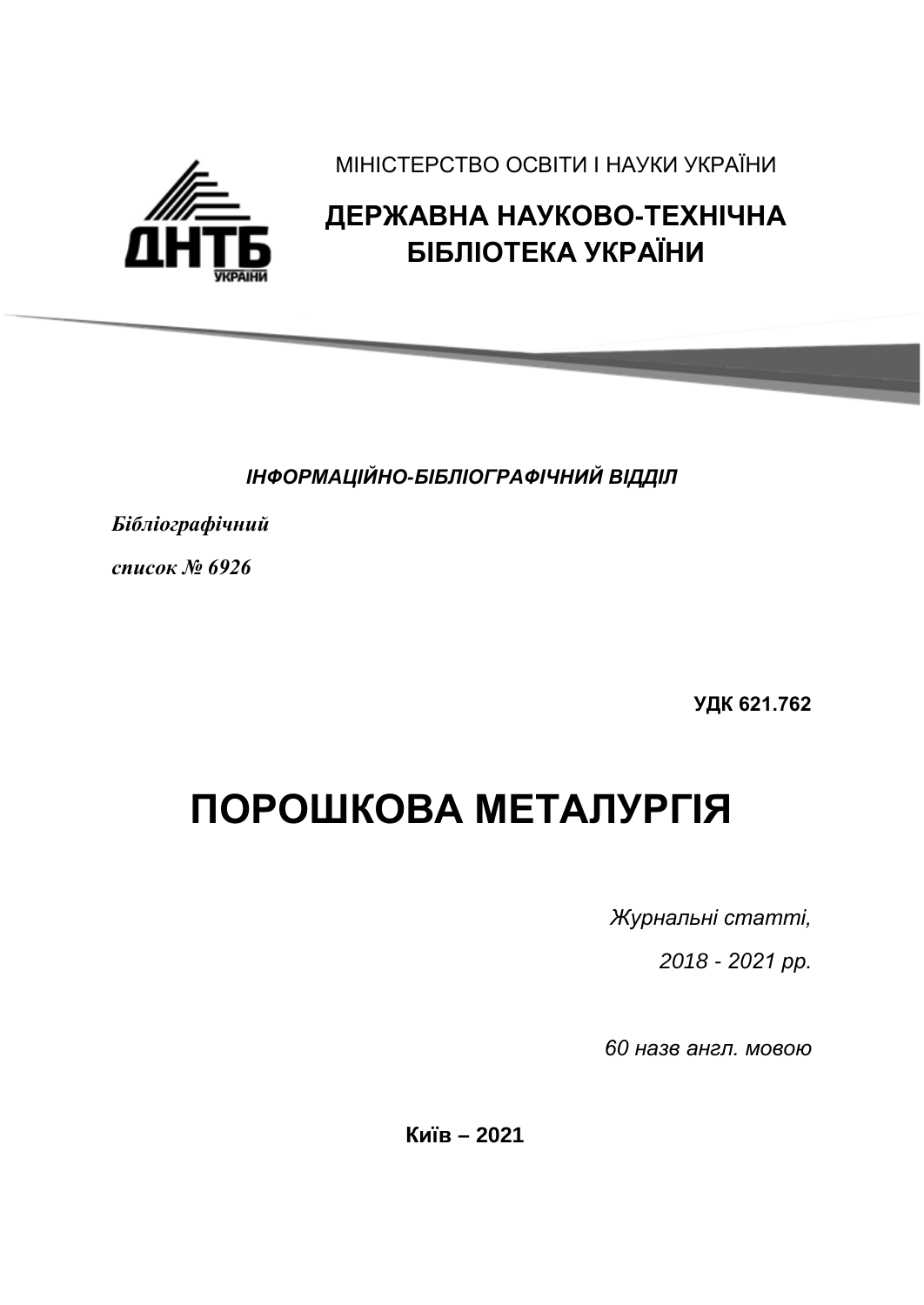1. Alcantara-Garcia A. Electrochemical study of the synergic effect of phosphorus and cerium additions on a sol-gel coating for Titanium manufactured by powder metallurgy / Alcantara-Garcia A., Garcia-Casas A., Jimenez-Morales A. // Progress in Organic Coatings. – 2018. – № 124. – Р. 267-274. – Mode of access:<http://doi.org/10.1016/j.porgcoat.2018.01.026>

The goal of this work was to combine the physical barrier properties provided by the sol-gel network with an active-chemistry protection against corrosion provided by corrosion inhibitors and cross-linking agents. Sol-gel coatings, organic–inorganic hybrid materials were prepared by hydrolysis and condensation of (3 glycidyloxypropyl)trimethoxysilane (GPTMS) and tetraethylorthosilane (TEOS) in an ethanol/water solution. This coatings were satisfactorily modified by adding an inhibitor of the corrosion, namely hexahydrate cerium nitrate, and a cross-linking agent, namely tris(trimethylsilyl)phosphite (TMSP). The synergetic effect of these two compounds was evaluated by means of electrochemical characterization. The evolution rate of the hydrolysis-polycondensation reaction was monitored by Fourier-transform infrared spectroscopy and viscosity. Once the hydrolysis-polycondensation rate was reached, sols were deposited on titanium fabricated by powder metallurgy. The morphological characteristics and elemental distribution of the coatings were studied using scanning electrochemical microscopy (SEM). The solid-state of Si-NMR spectroscopy and thermogravimetric analysis (TGA) was employed in order to identify the crosslinking state of the coating by ensuring the creation of enough siloxane bonds. Impedance measurements were carried out to study the effect of cerium and TMSP on the corrosion resistance. It was observed that the coating with additions of cerium presented stable and good barrier features against 5 mM NaCl solution. The synergy between the cerium inhibitor and the TMSP cross-linking agent was found not to exert a positive effect because the electrochemical behaviour was dominated by the phosphorus compound over the cerium.

2. Amiruddin H. Friction reduction of palm kernel activated carbon polymer composite by lubricant impregnation / Amiruddin H., Abdollah M.F.B., Ibrahim M. // Tribology Online. – 2019. – № 14 (5). – Р. 411-416. – Mode of access:<http://doi.org/10.2474/trol.14.411>

The purpose of this research is to propose a technique for friction reduction of palm kernel activated carbon (PKAC) polymer composite by palm oil, paraffin oil and water impregnations. A biocomposite sample formed by mixing epoxy and PKAC was made using the method of powder metallurgy. Before test of dry sliding, the sample was impregnated with palm oil, paraffin oil, and water for about 1–8 days. The test of dry sliding was then conducted at room temperature and by applying constant load, sliding distance and sliding speed. The test of sustainability for checking the biocomposite's ability of maintaining the lubricant was also carried out without any more impregnation. A considerable amount of friction of lubricant-impregnated PKAC composite is reduced although there is increases in residual depth due to plastic deformation in comparison to the sample devoid of any impregnation. Water impregnation caused an unexpected rise in the coefficient of friction within the initial few hours following which it became comparatively steady. The sample impregnated with palm and paraffin oils can soak up the lubricant and sustain it for some time prior to the subsequent inflow. More decrease on the coefficient of friction and residual depth were noticed when the soaking time was raised. Besides, no wear is observed on the surface of all samples impregnated with palm oil. Thus, the application of bio-based lubricant to obtain an improved performance in comparison to the synthetic oil is more worthwhile.

3. Ananta Bhaskararao K. Microstructure, hardness and flexural strength of Ni/Al2O3 FGMs by pressure-less sintering with different cooling rates / Ananta Bhaskararao K., Ranga Janardhana G. // Boletin de la Sociedad Espanola de Ceramica y Vidrio. – 2020. – Mode of access:<http://doi.org/10.1016/j.bsecv.2020.03.012>

In this work, four-layered functionally graded materials (FGMs) are fabricated with nickel (Ni) and alumina (Al2O3) as principle materials. Four FGMs of different compositional layers such as PLS10, PLS15, PLS20 and PLS25 are prepared through powder metallurgy. Developing the Ni/Al2O3 FGMs starts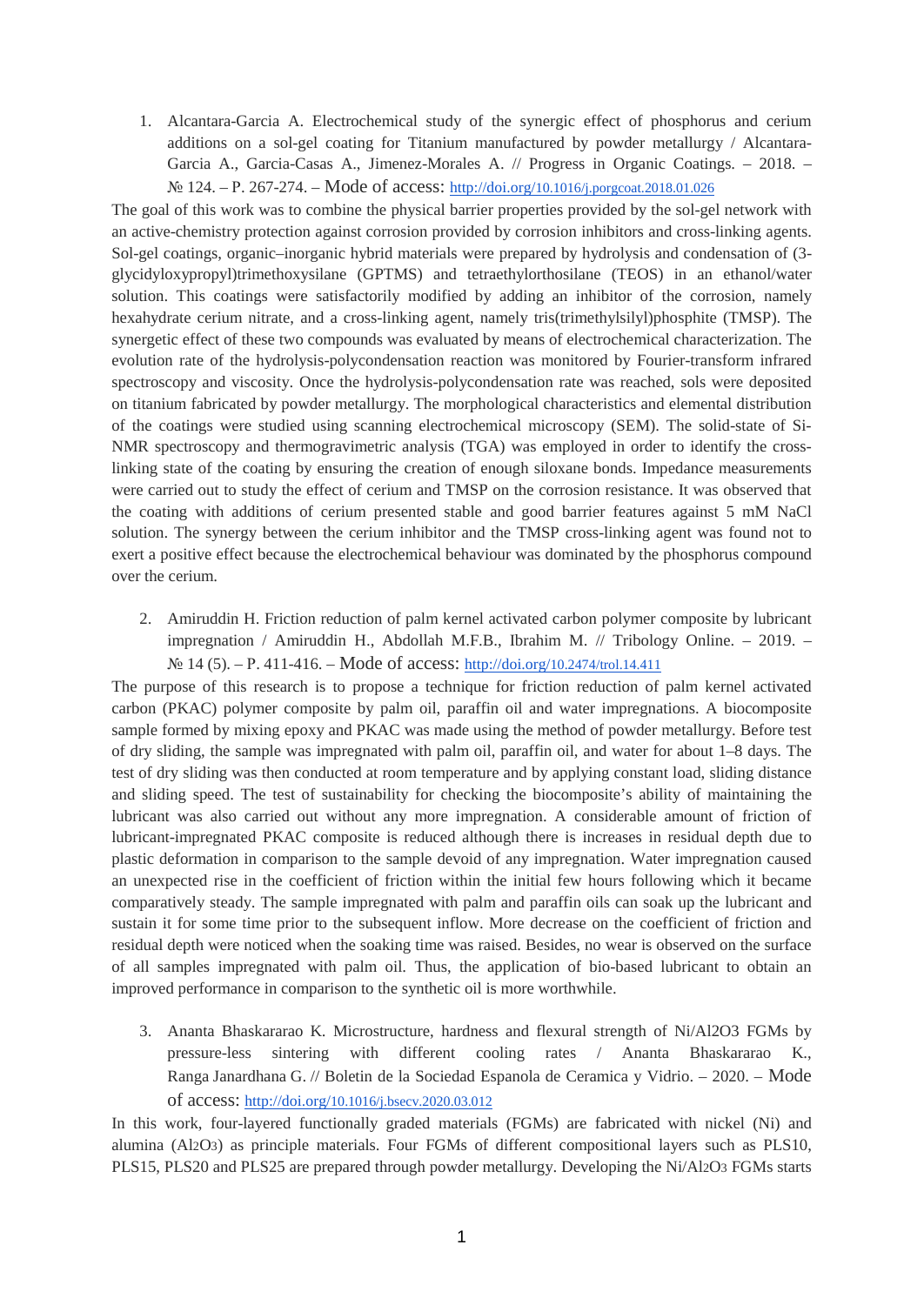with weighing the elementary powders, blending, stacking and cold compacting followed by pressure-less sintering. The sintering is performed at 1200  $^{\circ}$ C for 90 min with different cooling rates such as 5  $^{\circ}$ C/min, 15 °C/min, 20 °C/min and 25 °C/min respectively. In microstructural context, SEM micrographs are the clear evidence for varying microstructure with different percentages of raw materials and cooling rate. Energy dispersive spectroscopy (EDS) technique is used to determine the composition of sintered FGM samples. As a part of mechanical characterization, both green and sintered densities, hardness and flexural strength are evaluated. The results indicate that densities decrease steadily with increased alumina composition and hardness increases with alumina content. The use of PLS15 layer composition with 20 °C/min sinter-cooling rate promoted the best results for the subject FGMs.

4. Aygul E. Microstructural analysis of sintered pure-titanium and titanium/hydroxyapatite (HA) surgical implant materials under different temperatures and HA doped conditions produced by powder metallurgy / Aygul E., Yalcinkaya S., Sahin Y. // Materials Research Express. – 2020. – № 7 (3). – Mode of access:<http://doi.org/10.1088/2053-1591/ab7c88>

In this study, pure titanium and hydroxyapatite (HA) doped titanium alloys used as Surgical Implant Materials by weight percentage (wt%) of 5 % and 10 % were sintered by powder metallurgy method. Total 9 samples of these alloys are produced, three of them are pure titanium's, which are sintered at 900, 1000 and 1150 °C temperatures, respectively, for 4 h. From the rest of 6 samples, 3 samples were added 5 wt % HA and the last 3 samples were produced by doped 10 wt % HA. Titanium alloys produced by admixture with HA are sintered for 4 h at 900, 1000, 1150 °C temperatures, respectively. Titanium and HA powders were milled for 2 h in a ball-milling mixer and then pressed for half an hour at 20 MPa pressure. EDX, SEM, XRD and Vickers hardness tests were carried out for the analysis of the samples. As a result of the analysis, it was observed that different sintering temperatures caused to various Vickers hardness values and micro-structural changes occurred for pure titanium and HA doped titanium alloys. In addition, multiple phase and Ti plus HA structures were detected in XRD diffractometers of the samples at these temperatures. Most importantly, for the first time in our study, P3Ti5 phase was revealed with 00-045-0888 > XRD card. Finally, the effects of sintering temperatures and HA-doped amounts on particle sizes and pore sizes of the samples were determined by SEM analysis.

5. Balancing strength and ductility in al matrix composites reinforced by few-layered mos2 through in-situ formation of interfacial al12mo / Fan L., Yang L., Zhao D., Ma L., He C., He F., Shi C., Sha J., Zhao N. // Materials. – 2021. –  $N_2$  14 (13). – Mode of access: <http://doi.org/10.3390/ma14133561>

In this work, few-layered MoS2 (FLM) nanosheet-reinforced Al matrix composites are developed through powder metallurgy and hot extrusion. The microstructure, mechanical properties, and strengthening mechanisms have been systematically investigated. It is found that Al12Mo and Al2S3 can be formed insitu during the sintering process, resulting in the improvement of interfacial bonding between FLM and Al matrix. With 1.5 wt.% of FLM addition, an improved tensile strength of 234 MPa with a high elongation of 17% can be obtained. Moreover, the strengthening mechanisms are also demonstrated to be grain refinement, dislocation strengthening, and load transfer, and the calculation indicates that load transfer is the main contribution factor. This work will inspire more new designs of metal matrix composites with balanced strength and ductility.

6. Bhouri M. Analysis of thermo-elastic and physical properties of recycled 2017 Aluminium Alloy/Gp composites: Thermal management application / Bhouri M., Mzali F. // Materials Research Express. – 2020. – № 7 (2). – Mode of access:<http://doi.org/10.1088/2053-1591/ab5eeb>

This paper investigates the use of graphite in 2017 Aluminium matrix composite for thermal management systems by analyzing their thermo-elastic behavior. The composite samples were prepared with different graphite contents using powder metallurgy method based on recycled 2017 Aluminium alloy powder. The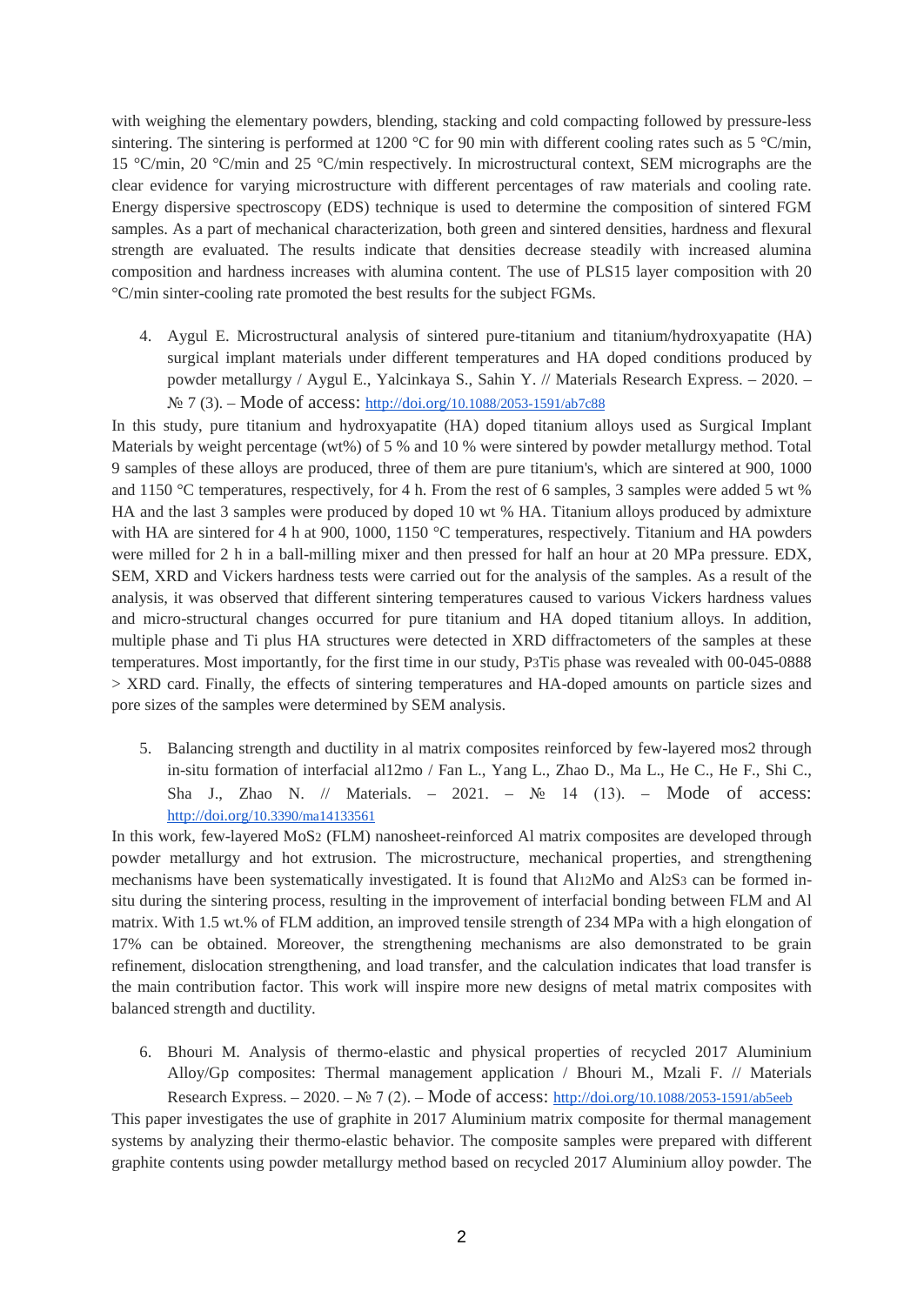distribution of graphite particles in the 2017 Aluminium alloy matrix was investigated by a scanning electron microscope (SEM). Sintered densities of the composite samples were examined by a gravimetric method and it is noticed that in the fact of increasing the graphite content decreases the densification of composites which is confirmed by SEM analysis. Thereafter, the obtained samples were analyzed by dilatometry through measuring the coefficient of thermal expansion (CTE), which showed a decrease with the addition of graphite.

7. Bio-mimic Ti–Ta composite with hierarchical "Brick-and-Mortar" microstructure / Xu S., Du M., Li J., Yan K., Cai B., H, Q., Fang Q. Magdysyuk O., Liu B., Yang Y., Liu Y. // Materialia. – 2019. – № 8. – Mode of access:<http://doi.org/10.1016/j.mtla.2019.100463>

Nature materials, such as bones and nacre, achieve excellent balance of toughness and strength via a hierarchical "brick-and-mortar" microstructure, which is an attractive model for engineering materials design. Here, we produced nacre-like Ti–Ta metallic composites via a powder metallurgy process, during which mixed powders were sintered by spark plasma sintering, followed by hot and cold rolling and then annealing. The structure consists of soft Ta-enriched regions and hard Ti-enriched regions in a hierarchical and laminated fashion. The microstructural heterogeneity spans several scales due to the diffusion between Ti and Ta. This yields a novel metal–metal composite with a balanced combination of strength and ductility (1226 MPa ultimate tensile strength and 20.8% elongation), outperforming most of conventional Ti based alloys and composites. Via the complementary in situ synchrotron X-ray diffraction and electron microscopies, it is found out that multiple micromechanisms are active, including nano-particle and dislocation localized strengthening as well as phase transformation induced plasticity. The manufacturing route developed here is versatile, capable of making high performance bio-mimic metallic composites.

8. Carbon fibers coated with graphene reinforced TiAl alloy composite with high strength and toughness / Cui S., Cui C., Xie J., Liu S., Shi J. // Scientific Reports. – 2018. – № 8 (1). – Mode of access:<http://doi.org/10.1038/s41598-018-20799-y>

To meet the more rigorous requirement in aerospace industry, recent studies on strengthening and toughening TiAl alloys mostly focus on high Nb addition, which inevitably bring in an increasing of density. In this study, a carbon fibers coated with graphene reinforced TiAl alloy composite was fabricated by powder metallurgy, melt spun and vacuum melting. This composite got remarkable mechanical properties combined with a prominent density reduction. In contrast with pure TiAl ingots, this sample exhibits an average fracture strain from 16% up to 26.27%, and an average strength from 1801 MPa up to 2312 MPa. Thus, we can achieve a new method to fabricate this low-density, good mechanical performance TiAl composite which could bring in more opportunities for application in aerospace industry.

9. Characterization of non-ferrous metal powders / Kraner J., Medved J., Godec M., Paulin I. // Materiali in Tehnologije. – 2020. – № 54 (1). – Р. 149-153. – Mode of access: <http://doi.org/10.17222/mit.2019.213>

With the extended use of additive manufacturing in the past few years, powder metallurgy is quickly acquiring a more important role in world industry. Because the metal powder represents the initial material for most of additive-manufacturing processes, the properties of final products are directly influenced by the powder properties. Besides the product properties, the chosen process parameters are based on the characteristics of the powder. In this work the physical and thermal properties as well as the microstructure of different non-ferrous metal powders were investigated. The flow rate, tap and apparent density, angle of repose, compression factor and Hauser ratio were measured or calculated. The microstructures of separate metal powder particles were observed with a light microscope. The particles' shape, size and roughness were investigated with a scanning electron microscope and the correlations with the determined physical properties were found. From the heating and cooling cycle curves of different scanning calorimetries the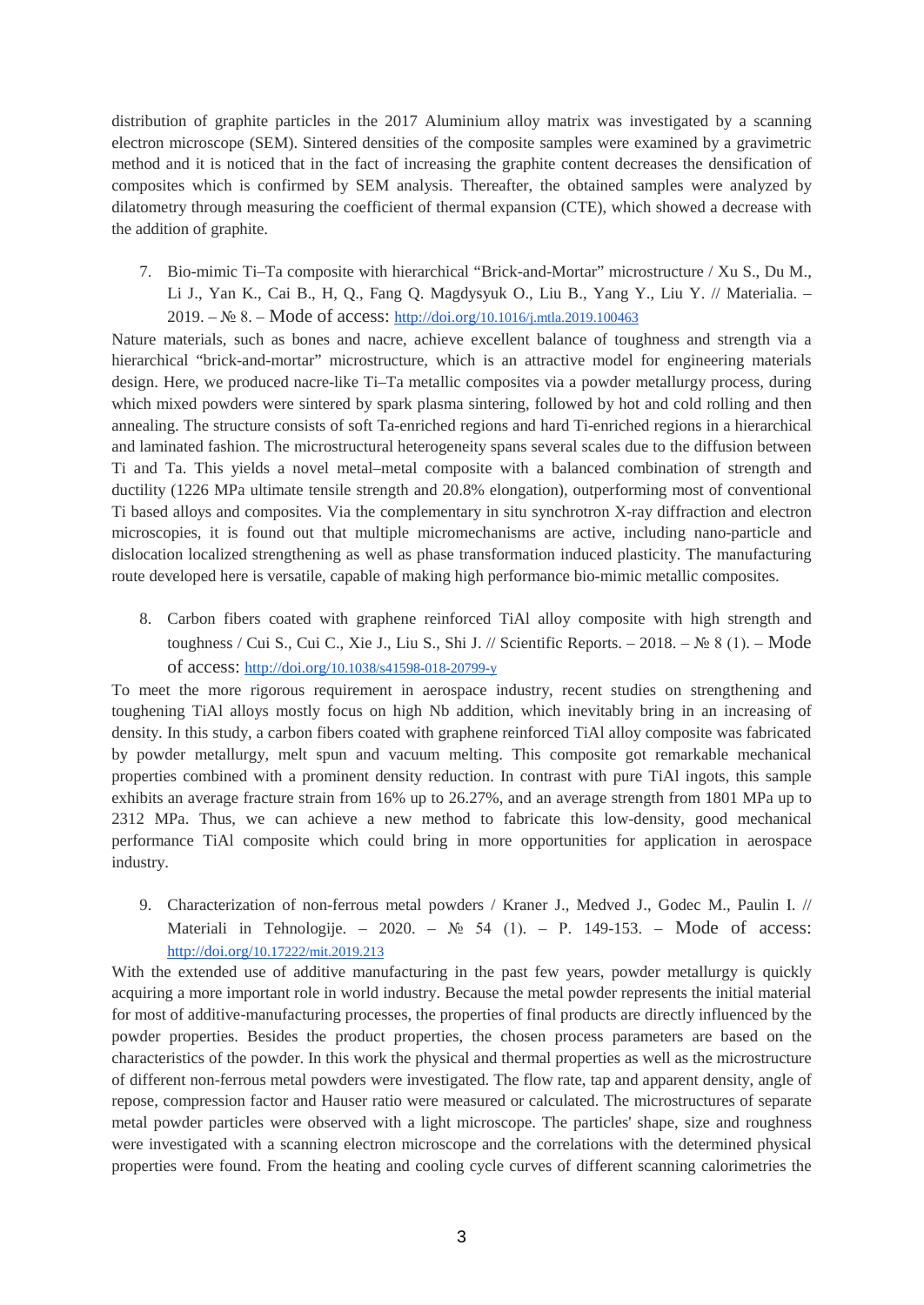liquid and solidification temperatures were determined and the influence of the chemical composition on them was observed.

10. Densification, microstructure and mechanical performance of TiC/Fe composites by spark plasma sintering / Huang L., Pan Y., Zhang J., Liu A., Du Y., Luo F. // Journal of Materials Research and Technology. – 2020. – № 9 (3). – P. 6116-6124. – Mode of access: <http://doi.org/10.1016/j.jmrt.2020.04.014>

In this study, the effects of the TiC content (10, 20, 30 and 40 vol. %) on the densification, microstructure, mechanical performance and friction properties of TiC/Fe composites were investigated. The combination of powder metallurgy (PM) method and spark plasma sintering (SPS) was used to prepare high-density TiC/Fe composites. The results show that the TiC/Fe composites experienced the dominating densification below 600 ◦C. The subsequent densification was restricted by the limited diffusion and dissolution between the TiC particles and Fe matrix, which has been verified by thermodynamic calculations in the present work. The hardness and bending strength of TiC/Fe composites improved until the maximum value, and then followed a decreasing trend with TiC content further increasing. The 20 vol. % TiC/Fe composite reached the highest bending strength of 1318 MPa, while the maximum hardness of 36.0 HRC was attained for the composite with 30 vol. % TiC. Fe binder plastic tearing, transgranular failure and intergranular failure were the main fracture mechanisms of TiC/Fe composites. In addition, the specific wear rate of the TiC/Fe samples increased with increasing TiC content, which should be ascribed to the severe oxidation of worn surfaces under load of 10 N and slide distance of 800 m.

11. Dry sliding wear investigation on tungsten carbide particles reinforced iron matrix composites / Grairia A., Beliardouh N.E., Zahzouh M., Nouveau C., Besnard A. // Materials Research Express. – 2018. – № 5 (11). – Mode of access:<http://doi.org/10.1088/2053-1591/aade07>

WC particles reinforced Fe-based metal matrix composites were synthesized by powder metallurgy process. The microstructure and composition of the specimens were analyzed and the wear-resistant properties against WC and alumina balls were comparatively investigated by SEM/EDS analyses. The wear rates of specimens were evaluated by optical profilometry. Microstructure exhibited austenite Fe-FCC dendrites, eutectic (iron austenite + FOR carbides) and primary carbides. Two wear mechanisms have been identified from SEM as main mechanisms during dry sliding wear of Tungsten carbides reinforced iron matrix, namely oxidation and abrasion. The overall wear performance, which is obtained by considering the wear loss of the substrates, indicated less resistance against Alumina compared to WC ball contact.

12. Ductility improvement mechanism of Ti6Al4V+O sintered material / Kamiyama K., Kariy, S., Fukuo M., Umeda J., Kondoh K. // Materials Transactions. – 2020. – № 61 (3). – Р. 430-437. – Mode of access:<http://doi.org/10.2320/matertrans.Y-M2019869>

The previous study indicated powder metallurgy (PM) Ti-64 alloys with oxygen showed the increment of not only their tensile strength but elongation. This study investigated the elongation improvement mechanism of Ti-64 alloys with oxygen atoms. The mix of Ti-64 alloy powder and TiO2 particles (0~0.4 mass%) was used as starting materials and consolidated by spark plasma sintering (SPS). The following heat treatment in vacuum was applied to sintered materials. βtransus temperature increased by oxygen addition because it was one of  $\alpha$ -phase stabilizer elements. Prior-β grains size and aspect ratio of  $\alpha$ -Ti grains were changed by heat treatment conditions. For example, Ti-64+O alloys after heattreated at βphase temperature range showed acicular α-Ti grains with a large aspect ratio  $(6.1~7.0)$  although those with heat treatment at  $\alpha+\beta$ - phase temperature had  $\alpha$ -grains with a small aspect ratio of 3.3~4.0. These grain morphology changes strongly depended on the temperature of heat treatment, not oxygen contents. In addition, the latter materials indicated high elongation (16~17 %) compared to the former with  $9~10\%$ .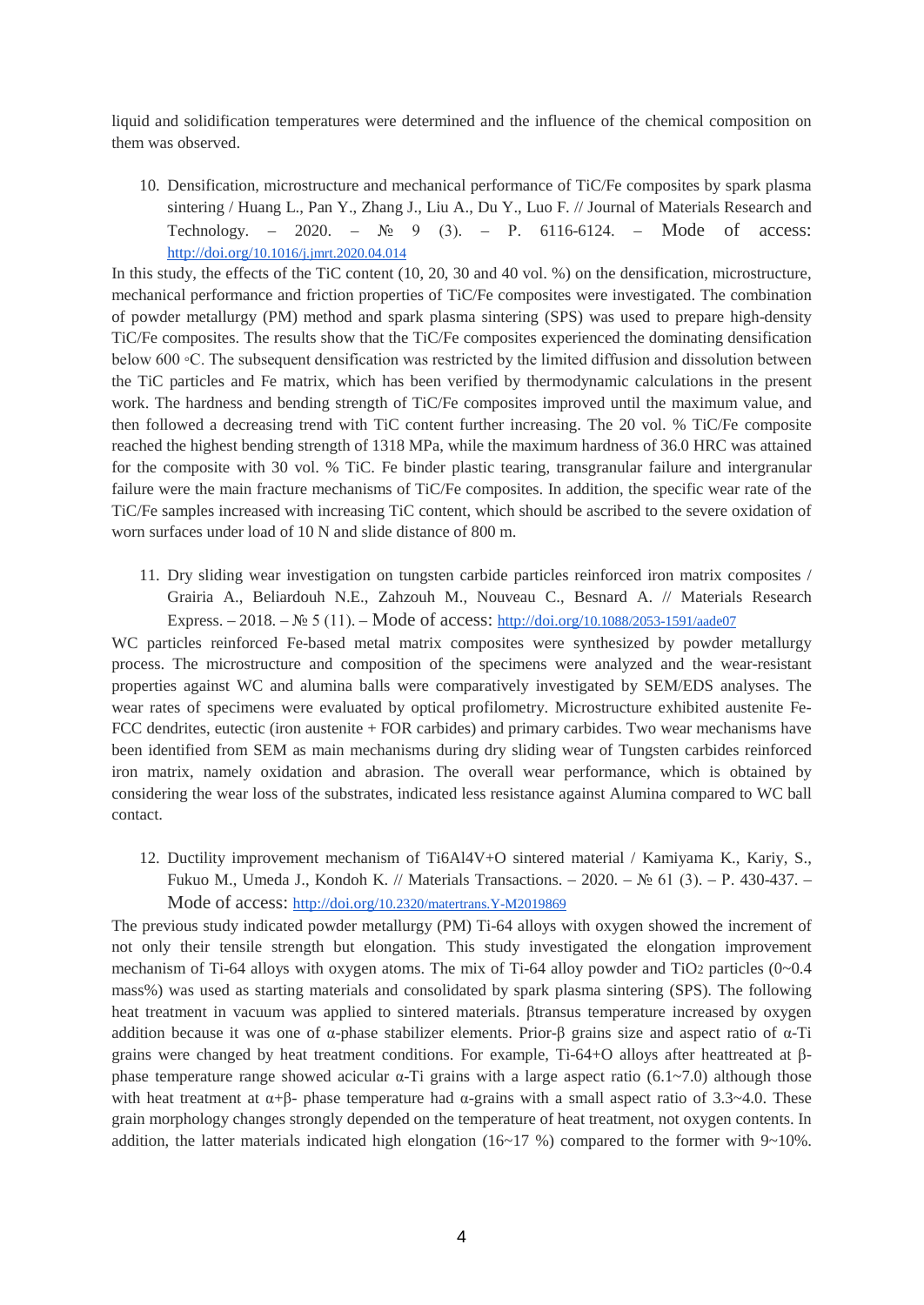When Ti-64+O alloy specimens after tensile test were analyzed by SEM-EBSD, Kernel average misorientation (KAM) maps showed many plastic strains induced in small aspect ratio  $\alpha$ -Ti grains.

13. Dunstan M.K. The effects of microstructure and porosity on the competing fatigue failure mechanisms in powder metallurgy Ti-6Al-4V / Dunstan M.K., Paramore J.D., Fang, Z.Z. // International Journal of Fatigue. – 2018. –  $\mathcal{N}_2$  116. – P. 584-591. – Mode of access: <http://doi.org/10.1016/j.ijfatigue.2018.07.006>

In near-net-shape manufacturing methods, such as powder metallurgy, additive manufacturing, and metal injection molding, porosity has historically been viewed as the sole limiting factor for fatigue life. This is because pores tend to act as stress concentrators. However, in this work, a fractographic analysis of Ti-6Al-4V produced through several powder metallurgy techniques has shown that microstructural faceting due to slip can cause fatigue failure, even in the presence of porosity. The likelihood of pore related failure was found to be dependent on microstructure size and morphology. Additionally, a minimum pore size threshold was found to exist for each microstructure, under which pores will not cause fatigue failure. A simple model was developed to determine this threshold based on the microstructural characteristics of the material. This model was then compared to experimental data and properly predicted the fatigue failure mechanism in over 99% of the samples examined.

14. Effect of La on microstructures and mechanical properties of Cu/Ti3SiC2/C nanocomposites sintered by vacuum hot-pressing and hot isostatic pressing / Lv L., Jiang X.-S., Zhang M.-M., Sun H.-L., Shao Z.-Y., Fu N.-N., Jin W.-T. // Materials Research Express. – 2020. – № 7 (2). – Mode of access:<http://doi.org/10.1088/2053-1591/ab5df6>

Researches have shown that the addition of trace amounts of rare earth element lanthanum (La) to the alloys and composites can significantly improve their microstructure and properties. In this work, Cu/Ti3SiC2/C composites with 0.05wt%, 0.1wt% and 0.3wt% La were prepared by powder metallurgy methodthrough mechanical alloying, hot-pressing (HP) and hot isostatic pressing (HIP). The effects of different La contents on the microstructure and mechanical properties of Cu/Ti3SiC2/C composites were investigated. The results show that La has a refinement effect on the grain of the matrix, and with the increase of La content, the size of the matrix of the composite becomes smaller. As the content of La increases, the performance of the composite exhibits a tendency to increase first and then decrease. The composite of 0.1wt% La exhibited the best performance with a hardness of 97.8 MPa, a tensile strength of 174.9 MPa, and a compressive strength and shear strength of 461.1 MPa and 102.1 MPa, respectively. Since the dimple is observed, the tensile fracture indicates that the fracture mode is a ductile fracture. The enhancement mechanism of La mainly includes dispersion strengthening and fine grain strengthening.

15. Effects of compaction and heat treatment on the soft magnetic properties of iron-based soft magnetic composites / Pan Y., Peng J., Qian L., Xiang Z., Lu W. // Materials Research Express. – 2020. – № 7 (1). – Mode of access:<http://doi.org/10.1088/2053-1591/ab6acc>

Iron-based soft magnetic composites (SMCs) are promising substitutes for laminate steels in electromagnetic applications due to their excellent magnetic properties and productivity. However, the preparation process is a key factor in deciding the magnetic performance of SMCs. In this work, the Febased soft magnetic composites with improved soft magnetic properties were achieved by optimizing the compaction and the annealing process. Results showed that the core-shell structure of powders which would directly have an impact on the permeability and the core loss of the SMCs could be affected by the compaction and the annealing process. In addition, the magnetic properties were enhanced by tuning the microstructure. As a result, the optimal magnetic performance of the compact with high permeability and low total core loss was obtained. The real part of the permeability of the soft magnetic composites could reach a maximal value of 336.8 and a rather low core loss of 2.5 W Kg-1 (measured at 50 mT and 5 kHz).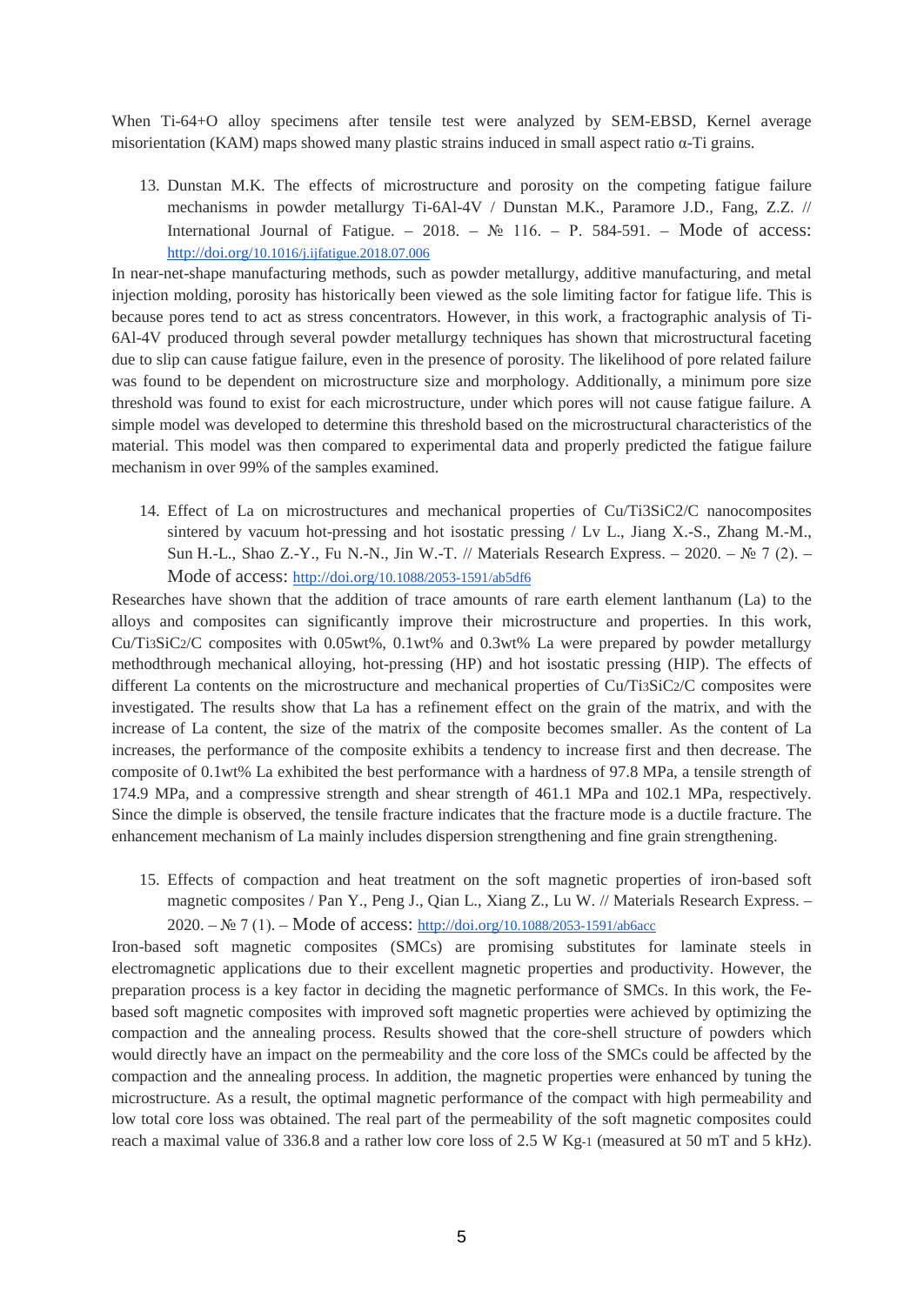Therefore, soft magnetic composites with enhanced magnetic properties were obtained by optimizing the powder metallurgy (PM) process in this study.

16. Effects of eutectic modification and grain refinement on microstructure and properties of PM AlSi7 metallic foams / Lehmhus D., Hünert D., Mosler U., Martin U., Weise J. // Metals. – 2019. – № 9 (12). – Mode of access:<http://doi.org/10.3390/met9121241>

For AlSi7 foams, microstructure modification by variation of solidification rates and addition of Sr, B and TiB2/TiAl3 was investigated and its transfer to powder metallurgical metal foaming processes demonstrated. Microstructural characterization focused on grain size and morphology of the eutectic phase. Cooling rates during solidification were linked to secondary dendrite arm spacing, establishing a microstructure-based measure of solidification rates. Effects of refining and modification treatments were compared and their influence on foam expansion evaluated. Studies on foams focused on comparison of micro-and pore structure using metallographic techniques as well as computed tomography in combination with image analysis. Reference samples without additives and untreated as well as annealed TiH2 as foaming agent allowed evaluation of pore and microstructure impact on mechanical performance. Evaluation of expansion and pore structure revealed detrimental effects of Sr and B additions, limiting the evaluation of mechanical performance to the TiB2 samples. These, as well as the two reference series samples, were subjected to quasi-static compression testing. Stress-strain curves were gained and densitydependent expressions of ultimate compressive strength, plateau strength and tangent modulus derived. Weibull evaluation of density-normalized mechanical properties revealed a significant influence of grain size on the Weibull modulus at densities below  $0.4 \text{ g/cm}^3$ .

17. Elumalai P.C. Synthesis and characterisation of magnesium matrix composite reinforced with titanium dioxide nanoparticulates / Elumalai P.C., Ganesh R. // Materials Research Express. – 2020. – № 7 (1). – Mode of access:<http://doi.org/10.1088/2053-1591/ab6ca3>

In the present work, magnesium matrix composite reinforced with titanium dioxide (TiO2) nanoparticulates was synthesized using powder metallurgy (solid-state processing) technique followed by hybrid microwave heat treatment and hot extrusion. Commercially available magnesium particulates of average particle size 60-300 μm and titanium oxide nanoparticulates of average particle size ∼21 nm was used in this study. Extruded samples of pure magnesium and magnesium titanium dioxide (Mg-TiO2) nanocomposites were characterized for their physical, surface and internal microstructure (2D & 3D), elemental composition and mechanical behaviour. The experimental density and porosity of the composite specimens increases gradually with increase in addition of TiO2. Scanning electron micrographs (SEM) composite samples revealed that the nano TiO2 particulates distributed uniformly throughout the matrix with no significant agglomeration. The same was confirmed through 3D internal microstructure also. The elemental composition, crystalline structure was measured using X-ray diffractograms (XRD) which confirm that no foreign elements exists. Further, the microhardness and nanoindentation of composite samples showed an increasing trend with increase in addition of TiO2 nanoparticles.

18. Enhanced arc erosion resistance of TiB2/Cu composites reinforced with the carbon nanotube network structure / Long F., Guo X., Song K., Jia S., Yakubov V., Li S., Liang S. // Materials and Design. – 2019. – № 183. – Mode of access:<http://doi.org/10.1016/j.matdes.2019.108136>

The continuous network structure induced by carbon nanotubes (CNTs) was introduced to TiB2/Cu composites by electroless deposition, slurry dispersion and powder metallurgy to enhance arc erosion resistance. The arc erosion characteristics of the TiB2/Cu-CNT composites at a current ranging from 10 A to 20 A were investigated. The mechanisms of enhanced arc erosion resistance by the CNT network structure were elaborated based on microstructure and physical characteristics as well. The results show that with the introduction of continuous CNT network structure, arc energy was reduced by more than 83%, there were almost no fluctuation of arc energy and the welding force was relatively low at current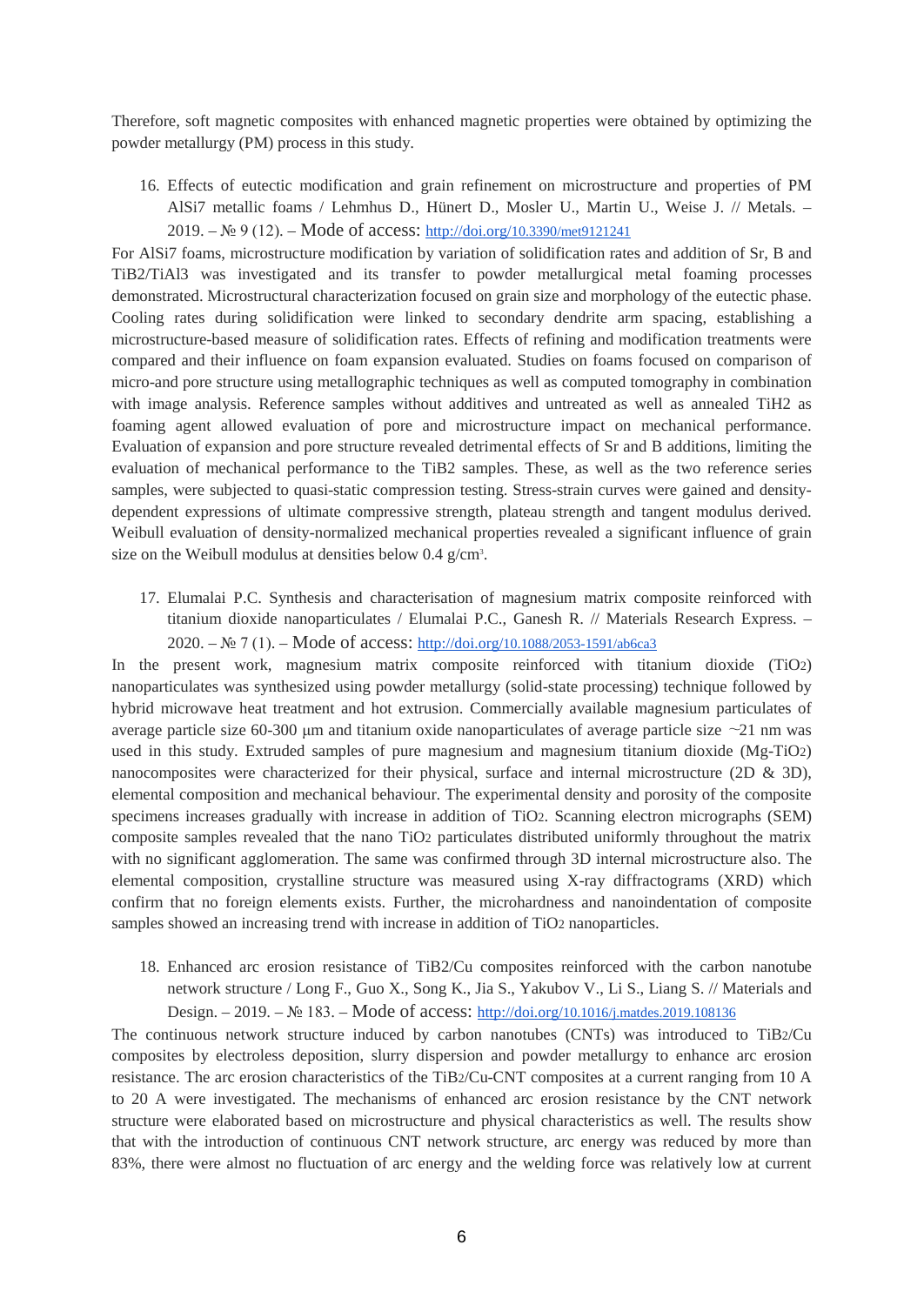above 15 A for TiB2/Cu-1.2 vol% CNT composite in comparison with the CNT unreinforced TiB2/Cu composite. The continuous network structure facilitated the cathode arc motion and dispersed the cathode arc, mitigating the concentrated deterioration of arc erosion. Simultaneously, CNTs could float much easily at the surface of molten pool to weaken the Cu splashing. The CNT network structure delayed the formation of the deeper crater on the cathode and the protrusion with a sharper tip on the anode. Furthermore, it could prevent the formation of cracks and fracture of anode protrusion.

19. Enhanced bending strength and thermal conductivity in diamond/Al composites with B4C coating / Sun Y., Zhang C., He L., Meng Q., Liu B.-С., Gao K., Wu J. // Scientific Reports. – 2018. – № 8 (1). – Mode of access:<http://doi.org/10.1038/s41598-018-29510-7>

Diamond/Al composites containing B4C-coated and uncoated diamond particles were prepared by powder metallurgy. The microstructure, bending strength and thermal conductivity were characterized considering the B4C addition and diamond fraction. The influence of B4C coating and fraction of diamond on both bending strength and thermal conductivity were investigated. The bending strength increased with decreasing diamond fraction. Moreover, addition of B4C coating led to an obvious increase in bending strength. The peak value at 261.2 MPa was achieved in the composite with 30 vt.% B4C-coated diamond particles, which was about twice of that for 30 vt. % uncoated diamond/Al composite (140.1 MPa). The thermal conductivity enhanced with the increase in diamond fraction, and the highest value (352.7 W/m·K) was obtained in the composite with 50 vt. % B4C-coated diamond particles. Plating B4C on diamond gave rise to the enhancement in bending strength and thermal conductivity for diamond/Al composites, because of the improvement of the interfacial bonding between diamond and aluminum matrix.

20. Enhanced osteoinductivity and corrosion resistance of dopamine/gelatin/rhBMP-2–coated β-TCP/Mg-Zn orthopedic implants: An in vitro and in vivo study / Liu C., Wang J., Gao C., Wang Z., Zhou X., Tang M., Yu K., Deng Y. // PLoS ONE.  $-2020$ .  $-\mathcal{N}_2$  15 (1).  $-\text{Mode of}$ access:<http://doi.org/10.1371/journal.pone.0228247>

Magnesium-based biomaterials are attracting increasingly more attention for orthopedic applications based on their appropriate mechanical properties, biodegradability, and favorable biocompatibility. However, the high corrosion rate of these materials remains to be addressed. In this study, porous β-Ca3(PO4)2/Mg-Zn (β-TCP/Mg-Zn) composites were fabricated via a powder metallurgy method. The β-TCP/Mg-Zn composites with 6% porosity exhibited optimal mechanical properties, and thus, they were selected for surface modification. A novel dopamine/gelatin/recombinant human bone morphogenetic protein-2 (rhBMP-2) coating with demonstrated stability was prepared to further improve the corrosion resistance of the composite and enhance early osteoinductivity. The homogeneously coated β-TCP/Mg-Zn composite showed significantly improved corrosion resistance according to electrochemical and immersion tests. In addition, extracts from the dopamine/ gelatin/rhBMP-2–coated β-TCP/Mg-Zn composite not only facilitated cell proliferation but also significantly enhanced the osteogenic differentiation of Sprague– Dawley rat bone marrow-derived mesenchymal stem cells in vitro. Furthermore, in vivo experiments were performed to evaluate the biodegradation, histocompatibility, and osteoinductive potential of the coated composite. No obvious pathological changes in the vital visceral organs were observed after implantation, and radiography and hematoxylin-eosin staining showed strong promotion of new bone formation, matched composite degradation and bone regeneration rates, and complete absorption of the released hydrogen gas. Collectively, these results indicate that the dopamine/gelatin/rhBMP-2–coated β-TCP/Mg-Zn composite offers improved corrosion resistance, favorable biocompatibility, and enhanced osteoinductive potential for use in the fabrication of orthopedic implants.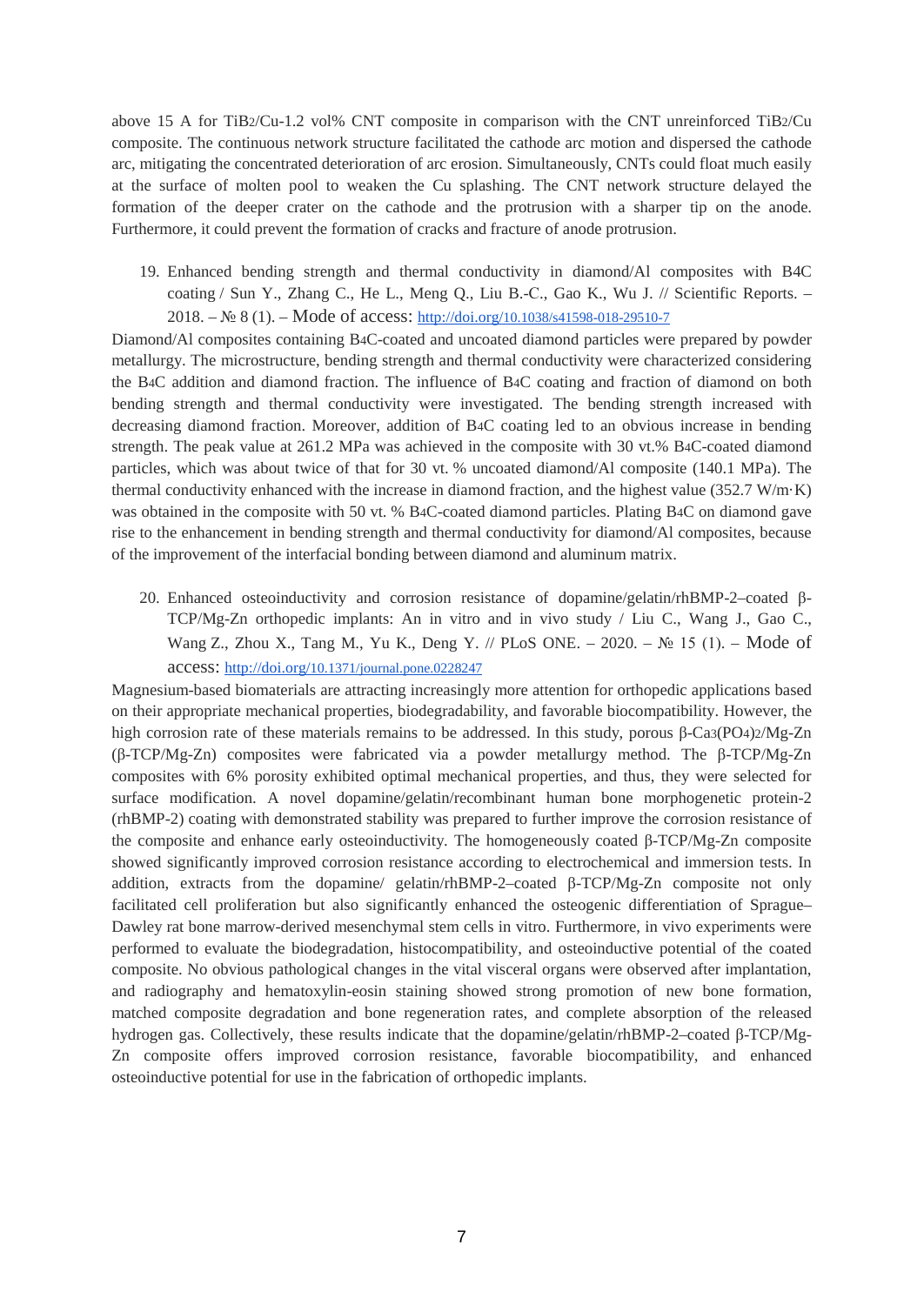21. Experimental and finite element simulation study of capsule-free hot isostatic pressing of sintered gears / Vattur Sundaram M., Khodaee A., Andersson M., Nyborg L., Melander A. // International Journal of Advanced Manufacturing Technology. – 2018. – № 99 (5-8). – Р. 1725-1733. – Mode of access:<http://doi.org/10.1007/s00170-018-2623-4>

A novel approach to reach full density in powder metallurgy (PM) components is demonstrated in this work. Water-atomised Mo-prealloyed steel powder is utilised for manufacturing cylindrical and gear samples through double pressing and double sintering (DPDS) process route. The effect of sample geometry and powder size fraction on densification is investigated and it is found that the DPDS route enables a density level of  $> 95\%$  which is sufficient to eliminate the surface open pores. Reaching such high density is necessary, in order to perform capsule-free hot isostatic pressing (HIP). After HIP, full densification is achieved for the cylindrical samples and only near full density is realised for the gears resulting in neutral zone formation due to the density gradient. In order to predict the densification behaviour during the compaction, FEM simulations considering the gear geometry are performed for both the pressing stages and HIP. The simulation predicted a similar densification behaviour with the formation of the neutral zone. The proposed DPDS route with capsule-free HIP in combination with FEM simulation is demonstrated as a potential route for manufacturing full-density PM steel components, e.g. gears, suitable for high-performance applications.

22. Fabrication and properties of Al2O3-Al cermet materials using different raw material composition parameter / Song J., Liu Y., Wu C., Yang X., Gong Y., Huang J., He C., Luo H., Chen A. // Journal of Ceramic Processing Research. – 2020. – № 21 (1). – P. 21-25. – Mode of access: <http://doi.org/10.36410/jcpr.2020.21.1.21>

Cermet application is extensive because it retains the characteristics of ceramic materials and has the advantages of metal materials. In this paper, alumina/aluminum cermet materials were prepared through powder metallurgy method. The influence of raw material formula on the properties of alumina/aluminum cermet was investigated on the basis that ceramic materials have good wear resistance and high thermal conductivity. Results show that when the mass ratio of alumina to aluminum is 1:3, the prepared cermet samples have excellent properties, highest density, and uniform distribution of aluminum and alumina. MgO addition exhibits better effect, higher degree of densification, and renders higher hardness and strength for the sample as compared with SiO2 and Y2O3 addition. The sintered cermet with composite powder prepared via precipitation has better properties and higher densities and surface hardness than that prepared via the ball mill method. The relative density was 97.1 %, surface hardness was 875 HV, and electric resistance was  $0.0169 \Omega$ ·m.

23. Fabrication of Carbon Nanotubes and Rare Earth Pr Reinforced AZ91 Composites by Powder Metallurgy / Li N., Yan H., Wu Q., Cao Z. // Chinese Journal of Mechanical Engineering (English Edition). – 2021. – № 34 (1). – Mode of access:<http://doi.org/10.1186/s10033-021-00545-8>

It can be known from a large number of research results that improving the dispersibility of CNTs can effectively optimize the mechanical properties of the corresponding metal matrix composites. However, the crucial issue of increasing the bonding of CNTs and the matrix is still unsolved. In this paper, a novel method was developed to increase interfacial bonding strength by coating titanium oxide (TiO2) on the surface of CNTs. The rare earth Pr and TiO2@CNTs-reinforced AZ91matrix composites were successfully fabricated by powder metallurgy. Hot press sintering and hot extrusion of the milled powder was performed. After hot extrusion, the influence of TiO2@CNTs on the microstructure and mechanical properties of the composites were investigated. The results showed that the coating process can improve the distribution of CNTs in Mg alloy. The CNTs refined the grains of the matrix, and the CNTs were presented throughout the extrusion direction. When the TiO2@CNTs content was 1.0 wt. %, the yield strength (YS), ultimate tensile strength (UTS), and elongation of the alloy attained maximum values. The values were improved by 23.5 %, 82.1 %, and 40.0 %, respectively, when compared with the AZ91 alloy.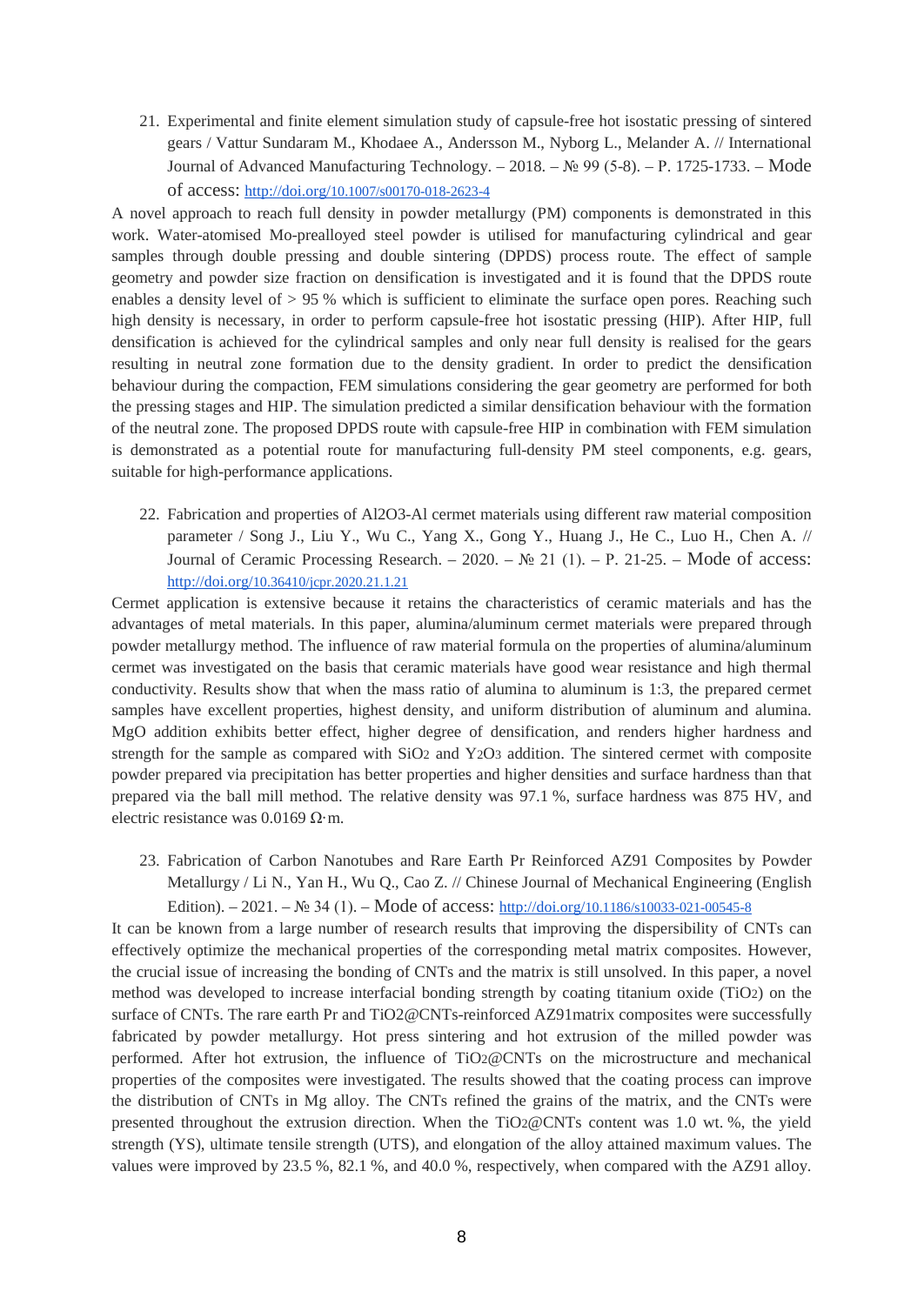Good interfacial bonding was achieved, which resulted in an effective tensile loading transfer at the interface. CNTs carried the tensile stress and were observed on the tensile fracture.

24. Grain refinement of Ti-15Mo-3Al-2.7Nb-0.2Si alloy with the rotation of TiB whiskers by powder metallurgy and canned hot extrusion / Hou J., Gao L., Cui G., Chen W. Zhang W., Tian W. // Metals. – 2020. – № 10 (1). – Mode of access:<http://doi.org/10.3390/met10010126>

In situ synthesized TiB whiskers (TiBw) reinforced Ti-15Mo-3Al-2.7Nb-0.2Si alloys were successfully manufactured by pre-sintering and canned hot extrusion via adding TiB2 powders. During pre-sintering, most TiB2 were reacted with Ti atoms to produce TiB. During extrusion, the continuous dynamic recrystallization (CDRX) of β grains was promoted with the rotation of TiBw, and CDRXed grains were strongly inhibited by TiBw with hindering dislocation motion. Eventually, the grain sizes of composites decreased obviously. Furthermore, the stress transmitted from the matrix to TiBw for strengthening in a tensile test, besides grain refinement. Meanwhile, the fractured TiBw and microcracks around them contributed to fracturing.

25. Hybrid aluminum matrix composites containing carbon nanotubes and zirconium diboride particles: fractography, microstructure and mechanical performance / Farooqi A., Ahmed M., Subhani T., Husain S.W. // SN Applied Sciences, - 2019. –  $\mathbb{N}_{2}$  1 (12). – Mode of access: <http://doi.org/10.1007/s42452-019-1767-7>

Hybrid aluminum matrix composites (HAMCs) containing carbon nanotubes (CNTs) and zirconium diboride (ZrB2) particles were prepared via solid-state powder metallurgy route. The constituents of HAMCs were initially ball milled for uniform dispersion, and subsequently composite mixtures were consolidated by cold compaction, which was followed by pressureless sintering. The fractions of nanotubes and ceramic particles in HAMCs were 0.5 wt % and 5.0 wt %, respectively. Individually reinforced composites containing 0.5 wt % MWCNTs and 5.0 wt % ZrB2 particles were also prepared for reference together with pure aluminum. X-ray diffraction identified the crystalline phases while optical and scanning electron microscopy revealed uniform dispersion of reinforcements without their agglomeration. Mechanical characterization showed a significant rise in the properties of HAMCs over unreinforced aluminum and composites containing individual reinforcements. The improvements of  $\sim$  26 %,  $\sim$  34 % and  $\sim$  19% in hardness, compressive strength and flexural strength were observed in comparison with pure aluminum, respectively. The examination of fractured surfaces revealed the strengthening mechanisms responsible for the improvement in mechanical performance of HAMCs.

26. Influence of multiwall carbon nanotube on mechanical and wear properties of copper - Iron composite / Hammood H.S., Irhayyim S.S., Awad A.Y., Abdulhadi H.A. // International Journal of Automotive and Mechanical Engineering. – 2020. – № 17 (1). – P. 7570-7576. – Mode of access:<http://doi.org/10.15282/IJAME.17.1.2020.06.0561>

Multiwall carbon nanotubes (MWCNTs) are attractive due to their novel physical and chemical characteristics, as well as their larger aspect ratio and higher conductivity. Therefore, MWCNTs can allow tremendous possibilities for the improvement of the necessarily unique composite materials system. The present work deals with fabrication of Cu-Fe/CNTs hybrid composites by powder metallurgy techniques. Copper powder with 10 vol. % of iron powder and different volume fractions of Multi-Wall Carbon Nanotubes (MWCNTs) were mixed to produce hybrid composites. The hybrid composites were fabricated by adding 0.3, 0.6, 0.9, and 1.2 vol. % of MWCNTs to Cu- 10 % Fe mixture using a mechanical mixer. The samples were compressed under a load of 700 MPa using a hydraulic press to compact the samples. Sintering was done at 900°C for 2 h at 5°C/min heating rate. The microscopic structure was studied using scanning electron microscope (SEM). The effect of CNTs on the mechanical and wear properties, such as micro-hardness, dry sliding wear, density, and porosity were studied in detail. The wear tests were carried out at a fixed time of 20 minutes while the applied loads were varied (5, 10, 15, and 20 N). SEM images revealed that CNTs were uniformly distributed with relative agglomeration within the Cu/Fe matrix. The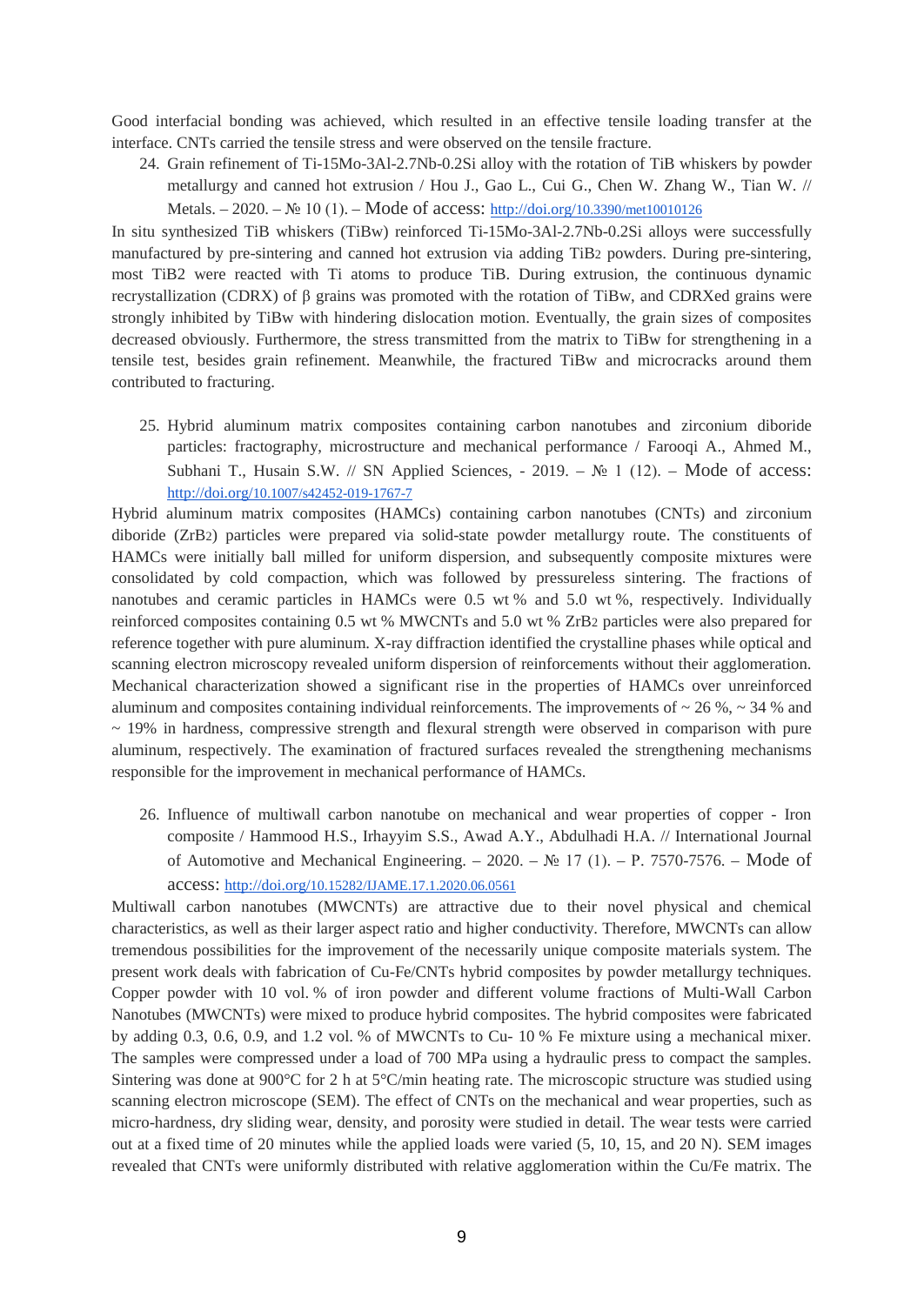results showed that the hardness, density, and wear rates decreased while the percentage of porosity increased with increasing the CNT volume fraction. Furthermore, the wear rate for all the CNTs contents increased with the applied load.

27. Investigations into microstructure and mechanical properties of Mg-5 wt. % Cu-TiB2 composites produced via powder metallurgy route / Stalin B., Ravichandran M., Mohanavel V., Raj L.P. // Journal of Mining and Metallurgy, Section B: Metallurgy. – 2020. – 56 (1). – Р. 99-108. – Mode of access:<http://doi.org/10.2298/JMMB190315047S>

Magnesium alloy matrix composite reinforced with constant weight fraction of 5% Cu and various weight fractions of (0 %, 5 %, 10 %, 15 %) titanium diboride (TiB2) fabricated by Powder Metallurgy route. In this work, the mechanical properties like hardness, impact strength, compression strength, and wear rate of the Mg-Cu alloy and fabricated composites were investigated. The results showed that the addition of weight percentage of 15 % TiB2 increased the hardness value about 58.56 HV, due to better bonding between the Mg-Cu and TiB2. Further, impact and compressive strengths improved, as the weight percentage of TiB2 increased. Uniform distribution of reinforced particles enhanced the impact strength and the work hardening effect improved the compression strength. Moreover, the wear rate decreased about 0.0112 mg by the addition of weight percentage of 15% TiB2. X-ray diffraction (XRD) analysis was carried out for each composition. Optical microscopy, scanning electron microscopy (SEM) and energy dispersive spectroscopy (EDS) tests were conducted to study the characterization of the base alloy and the prepared new composite.

28. Laser sintering of cold-pressed Cu powder without binder use / Constantin L., Fan L., Mortaigne B., Keramatnejad K., Zou Q., Azina C., Lu Y.F., Silvain J.-F. // Materialia. – 2018. – № 3. – Р. 178-181. – Mode of access:<http://doi.org/10.1016/j.mtla.2018.08.021>

In this work, laser sintering (LS) of cold-pressed copper (Cu) powder without using a binder was demonstrated. To promote the densification of the final part, the Cu powder was cold pressed beforehand, thereby forming a densely packed powder bed for the LS. The densification and microstructural evolution study show that the cold-pressed powder led to an increase of up to 11 % in the relative density and a decrease of 10 times in the surface roughness. The influence of the scan speed on the densification and sintering quality was studied. A relatively slow scan speed, 25  $\mu$ m/s, allowed sufficient atomic diffusion during the LS process and ultimately produced dense Cu parts without cracks and open pores. The introduction of the cold-pressing step into the LS process is critical for achieving high-density powder metallurgy parts without using binders.

29. Mechanical and wear properties of hybrid aluminum matrix composite reinforced with graphite and nano MgO particles prepared by powder metallurgy technique / Irhayyim S.S., Hammood H.S., Mahdi A.D. // AIMS Materials Science. – 2020. – № 7 (1). – Р. 103-115. – Mode of access:<http://doi.org/10.3934/MATERSCI.2020.1.103>

In the present study, aluminum-5 wt% graphite self-lubricating composites with 0, 1.5, 2.5, 3.5, and 4.5 wt % of MgO nanoparticles were prepared by utilizing powder metallurgy route to achieve high mechanical and wear properties. The hybrid composites were characterized by using a scanning electron microscope (SEM) and X-ray Diffractometer (XRD). The dry sliding wear test was performed under various loads of 5, 10, 15 and 20 N at a constant sliding distance of 1810 m. It was found that increasing nano-MgO content results in a decrease in density and an increase in porosity. By increasing the weight fraction of MgO nanoparticles improved both the micro-hardness and diametral compressive strength, until an optimum value up to 2.5 wt % and then, the severe reduction was observed. The wear rate reduced with improving the amount of nano-MgO particles up to 2.5 wt % then increased for all applied loads and also the wear rate is still lower when the MgO content is 1.5 and 3.5 wt % compared with that without MgO nanoparticles. Additionally, the wear rate for all hybrid composites positively correlated with the applied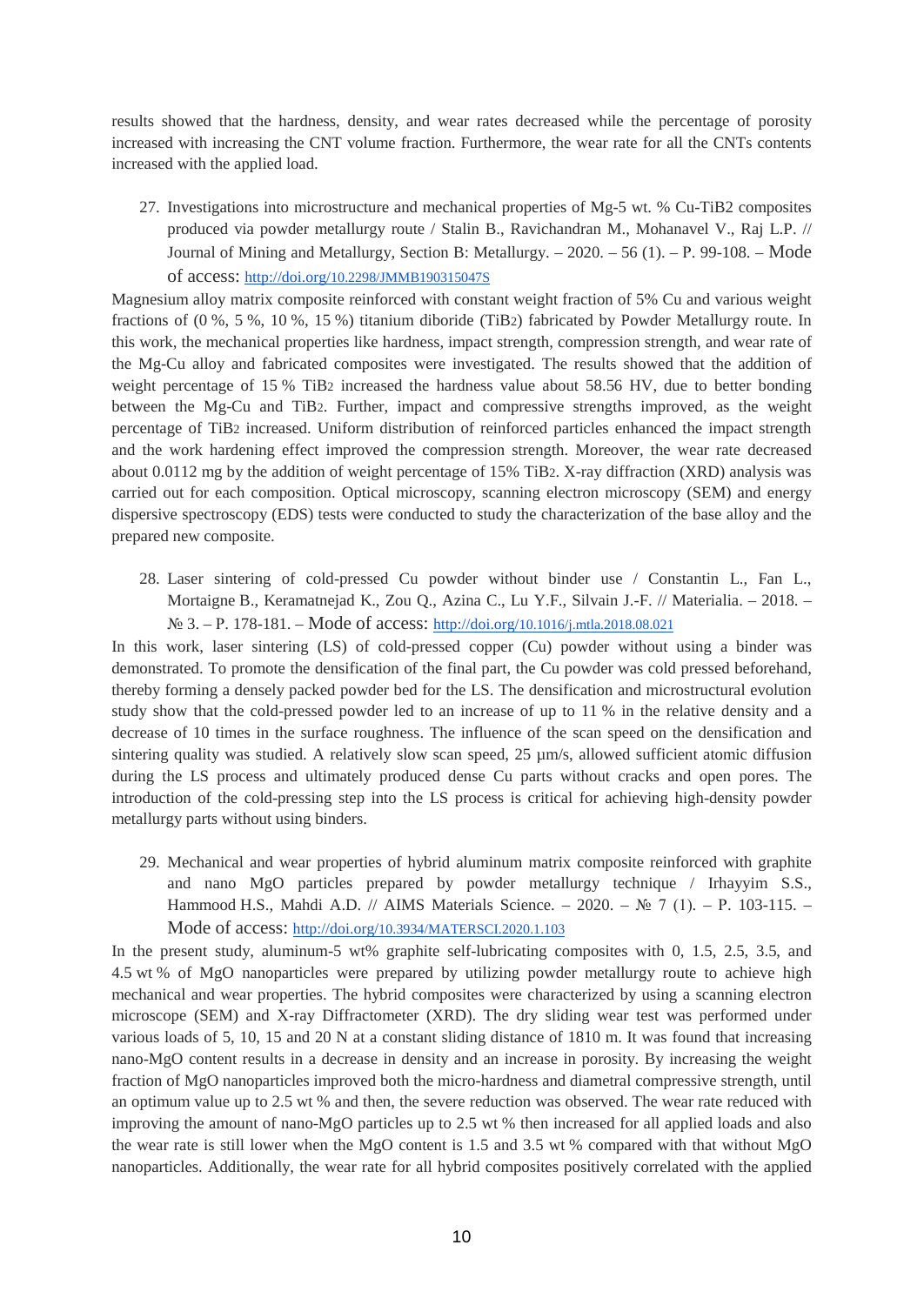loads. Lastly, the results revealed that the hybrid composites with 2.5 wt % MgO nanoparticles showed better mechanical and wear properties.

30. Mechanical, corrosion and wear characteristics of powder metallurgy processed Ti-6Al-4V/B4C metal matrix composites / Soorya Prakash K., Gopal P.M., Anburose D., Kavimani V. // Ain Shams Engineering Journal. – 2018. –  $\mathcal{N}_2$  9 (4). – P. 1489-1496. – Mode of access: <http://doi.org/10.1016/j.asej.2016.11.003>

Titanium alloys are used in aerospace and automotive applications because of its high specific strength, stiffness and good machinability but its wear resistance is inadequate. To eliminate this property lag Boron Carbide (B4C) ceramic particles are reinforced with Ti-6Al-4V through powder metallurgy route (PM). Reinforcement particles are mixed with base alloy for the weight percentage of 0,5 and 10 so as to analyse the effect of reinforcements on mechanical, corrosion and wear properties. This research outcome corresponds to decreased density, increased hardness and corrosion resistance capability for significant increase in B4C content of the newer composite developed and tested. Applied load signify higher effect on wear performance of the composite specimens followed by B4C addition percentage. Scanning Electron Microscope results reveal that B<sub>4</sub>C reinforced Ti-6Al-4V composite comprise for higher wear resistance and illustrate mild worn surface when compared to that of unreinforced Ti alloy.

31. Microstructure and high-temperature wear performance of FeCr matrix self-lubricating composites from room temperature to 800°C / Cui G., Liu Y., Gao G., Liu H., Kou Z. // Materials. – 2020. – № 13 (1). – Mode of access:<http://doi.org/10.3390/ma13010051>

FeCr matrix high-temperature self-lubricating composites reinforced by Mo, Ag, and CuO were fabricated by the powder metallurgy technique. The tribological behaviors of composites were studied at temperatures up to 800°C. The CuO content was optimized according to the tribological results. Mo showed an obvious lubricating effect when it converted into MoO3. The bimetallic oxide system formed high-temperature solid lubricants with low shear strength. CuO reacted with MoO3 and formed CuMoO4 and Cu3Mo2O9. The composites showed an increase in the friction coefficient with the increase of CuO. However, the wear rates decreased with the increase of CuO. The critical threshold at which there was a transition of friction coefficients and wear rates from room temperature (RT) to 800°C was 10 wt. % CuO. The Fe(Cr)-14 % Mo-10.5 % Ag-10 % CuO composite showed the most reasonable high-temperature tribological behaviors. This was ascribed to the synergistic effects of silver, Mo, in situ formed solid lubricants (metal oxides and salt compounds), and the stable oxide film on the worn surfaces. At elevated temperatures, the dominant wear mechanism was oxidation wear.

32. Microstructure and mechanical behavior of Ti25Nb25Zr alloy prepared from pre-alloyed and hydride-mixed elemental powders / Sharma B., Vajpai S.K., Kawabata M., Nakano T., Ameyama K. // Materials Transactions. – 2020. – № 61 (4). – P. 562-566. – Mode of access: <http://doi.org/10.2320/matertrans.MT-MK2019001>

A study has been undertaken on the feasibility of the powder-metallurgy manufacturing process to fabricate β-type Ti25Nb25Zr alloy (mass %) for biomedical applications. The Ti25Nb25Zr alloy was fabricated from a mixture of TiH2 with constituent elemental powders, and from a pre-alloyed Plasma Rotating Electrode Processed (PREP) Ti25Nb25Zr powder, separately. It is shown that different processing methods led to different microstructures and mechanical properties. The Ti25Nb25Zr compact prepared by pre-alloyed powder exhibits poor strength whereas TiH2 processed Ti25Nb25Zr compact exhibits comparatively ultra-fine grained microstructure with significantly improved strength. The proposed fabrication method may have several opportunities to fabricate metallic alloys with enhanced mechanical properties.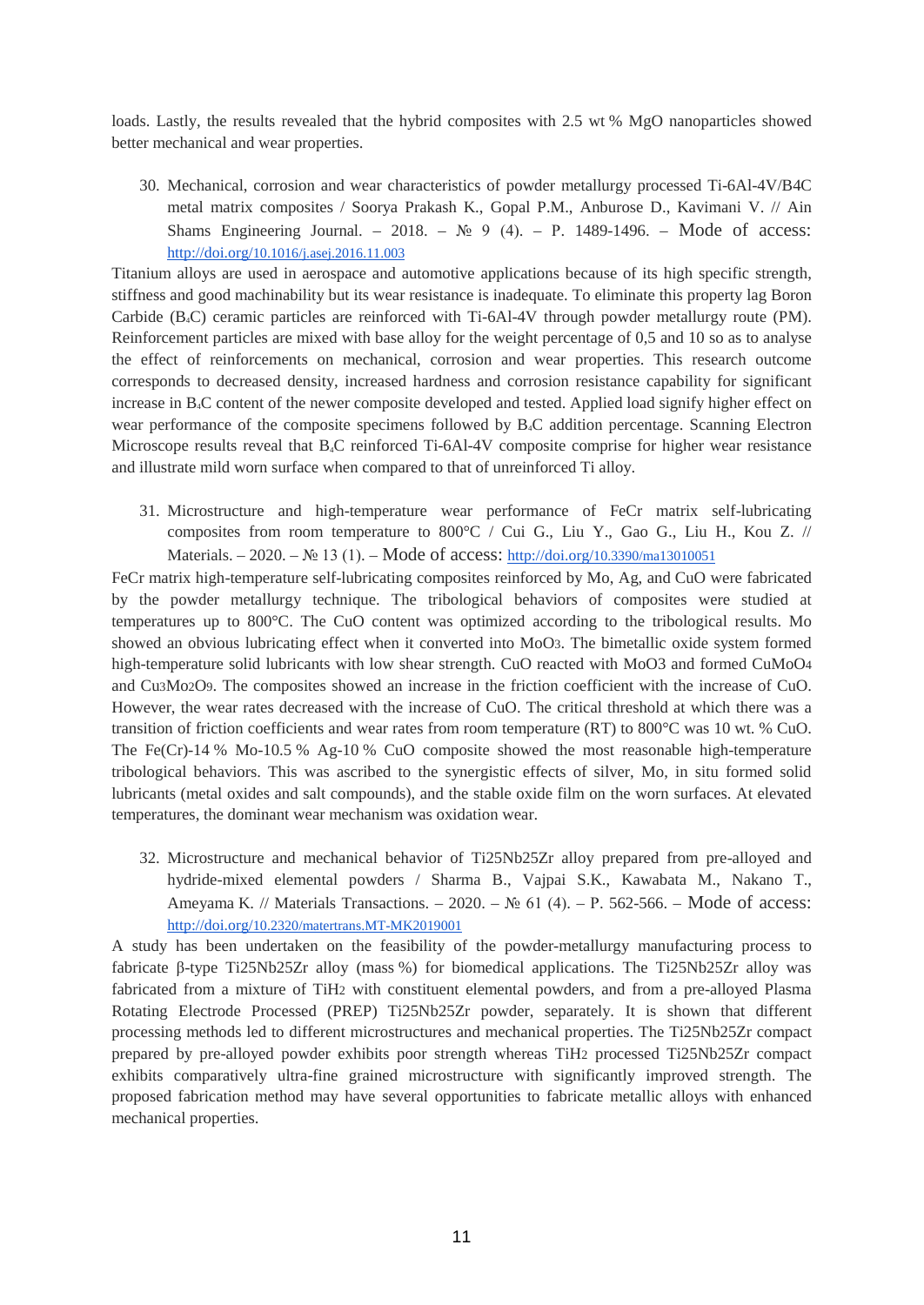33. Microstructure and mechanical performance of graphene nanosheets reinforced nickel-based superalloy FGH95 composite / Gao Y., Zou J., Wang X., Wang X., Yang J., Wang H. // Nanomaterials. – 2020. – № 10 (1). – Mode of access:<http://doi.org/10.3390/nano10010100>

Graphene nanosheet (GNS)-reinforced nickel-based superalloy FGH95 (GNSs/FGH95) matrix composites are prepared via the powder metallurgy approach. Scanning electron microscopy, transmission electron microscope and static tensile tests are used to investigate the microstructure and mechanical properties of GNS-reinforced nickel-based superalloy FGH95. Mechanical properties and failure behavior at room temperature and high temperature are studied. Static tensile tests at room temperature and high temperature confirm that the strength and plasticity of GNS-reinforced FGH95 have been improved, compared to the unreinforced superalloy. The results show that with the increase of temperature, the failure behavior of GNSs/FGH95 composite changes from the interface debonding of the GNSs/matrix to the failure of the FGH95 matrix. This work suggests that GNSs/FGH95 composite has great potential to be a structural material in aero-engine fields.

34. Microstructure and mechanical properties of hetero-designed Ti-25Nb-25Zr alloy fabricated by powder metallurgy route / Sharma B., Nagano K., Kawabata M., Ameyama K. // Letters on Materials. – 2019. – № 9 (4S). – Р. 511-516. – Mode of access: [http://doi.org/10.22226/2410-3535-](http://doi.org/10.22226/2410-3535-2019-4-511-516) 2019-4-511-516

The harmonic structured (HS) materials have a heterogeneous microstructure consisting of bimodal grain size together with a controlled and specific topological distribution of ultra-fine grains ("Shell") and coarse-grains ("Core") areas. They have excellent strength combined with good ductility due to their unique heterogeneous "three-dimensionally (3D) gradient microstructure", the two properties being rather an antagonist from the classical metallurgy point of view. In the present study, HS Ti-25Nb-25Zr alloy (mass %), compacts were successfully fabricated by a powder metallurgy method consisting of controlled mechanical milling (MM) of pre-alloyed Ti-25Nb-25Zr (TNZ) powder, followed by Spark Plasma Sintering. The MM leads to the severe plastic deformation at the powder particle surface. As a result, bimodal grains, with ultra-fine grains at the particle surface, and coarse-grains at the powder core, was achieved. After sintering of MM powder, the TNZ compacts with HS was achieved. The HS TNZ exhibited higher strength together with acceptable ductility as compared to the homogeneous microstructured TNZ alloy fabricated by SPS of as-received TNZ powder. The systematic characterization was done using Scanning Electron Microscope (SEM) equipped with a backscattered detector (BSE), Electron Back Scatter Diffraction (EBSD) and Energy Dispersive X-ray spectroscopy (EDX), XRD, and tensile testing. It is shown that different powder conditions led to significantly different microstructures. Also, it was observed that the high ductility and low strength was achieved for the compact prepared from as-received powder whereas a good combination of strength and ductility was achieved for the specimen prepared from MM of as-received powder.

35. Microstructure and mechanical properties of sintered and heat-treated hfnbtatizr high entropy alloy / Málek J., Zýka J., Lukáč F., Čížek J., Kunčická L., Kocich R. // Metals. – 2019. – № 9 (12). – Mode of access:<http://doi.org/10.3390/met9121324>

High entropy alloys (HEAs) have attracted researchers' interest in recent years. The aim of this work was to prepare the HfNbTaTiZr high entropy alloy via the powder metallurgy process and characterize its properties. The powder metallurgy process is a prospective solution for the synthesis of various alloys and has several advantages over arc melting (e.g., no dendritic structure, near net-shape, etc.). Cold isostatic pressing of blended elemental powders and subsequent sintering at 1400°C for various time periods up to 64 h was used. Certain residual porosity, as well as bcc2 (Nb-and Ta-rich) and hcp (Zr-and Hf-rich) phases, remained in the bcc microstructure after sintering. The bcc2 phase was completely eliminated during annealing (1200°C/1h) and subsequent water quenching. The hardness values of the sintered specimens ranged from 300 to 400 HV10. The grain coarsening during sintering was significantly limited and the maximum average grain diameter after 64 h of sintering was approximately 60 µm. The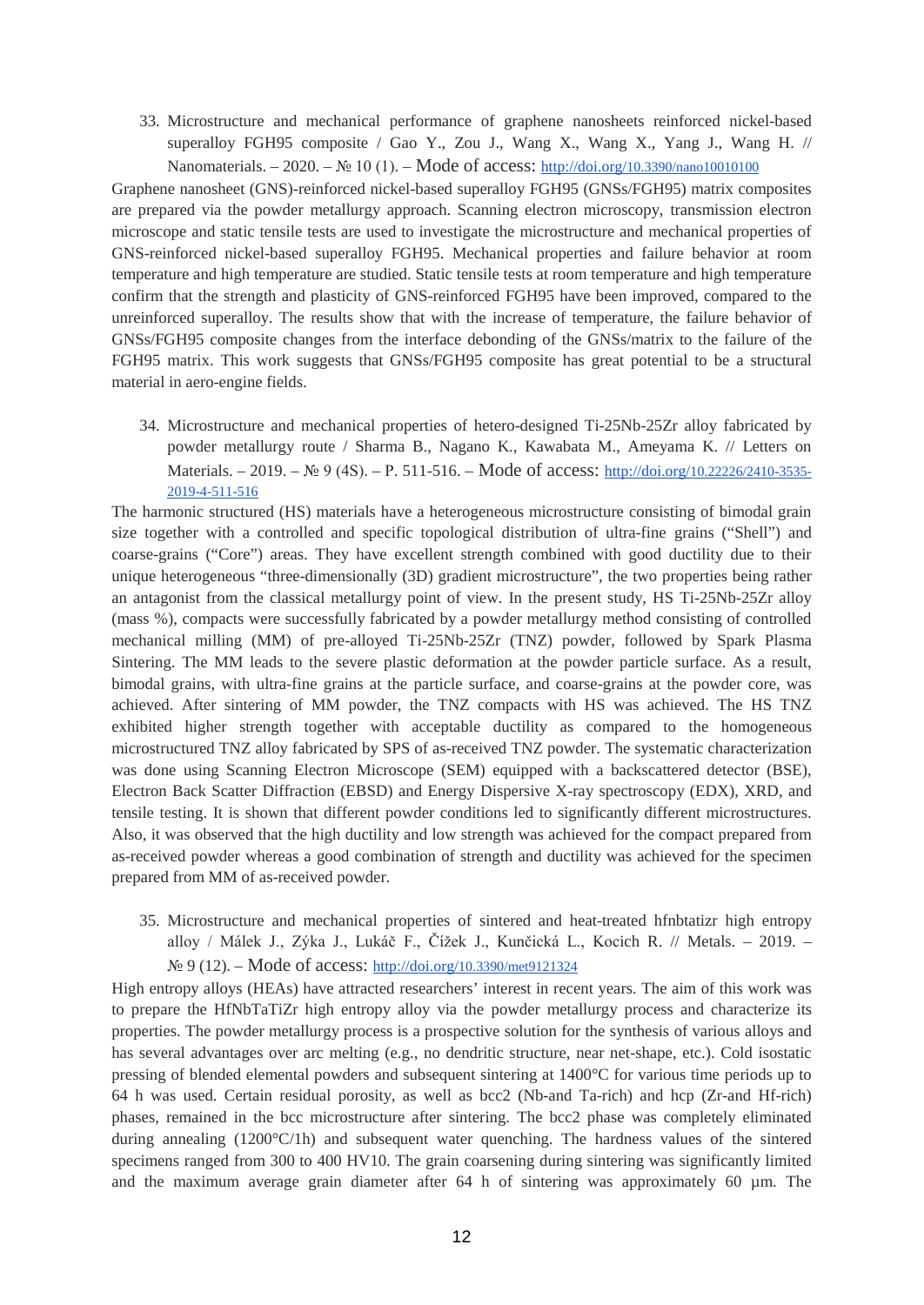compression strength at 800°C was 370 MPa and decreased to 47 MPa at 1200°C. Porosity can be removed during the hot deformation process, leading to an increase in hardness to ~450 HV10.

36. Microstructure evolution and mechanical properties of PM-Ti43Al9V0.3Y alloy / Zhang D., Liu N., Chen Y., Zhang G., Tian J., Kong F., Xiao S., Sun J. // Materials. – 2020. – № 13 (1). – Mode of access:<http://doi.org/10.3390/ma13010198>

A novel strategy of microstructure design is introduced to improve the mechanical properties of TiAl alloys, fabricated by powder metallurgy. The gas atomization powder and as-HIPed (Hot isostatic pressing) TiAl are investigated by scanning electron microscopy, energy dispersive spectrometry, transmission electron microscopy, and electron backscattered diffraction. The dispersed submicron precipitate in the microstructure is determined to be Y2O3. A microstructure with uniform fine grain is obtained. The room temperature strength and strain reach 793 MPa and 1.5 %, respectively. The strength and strain at 700°C are still as high as 664 MPa and 9.2 %, respectively. The fine grain and precipitate lead to a high room-temperature plasticity.

37. Miklaszewski A. Hydrothermal surface treatment of biodegradable Mg-materials / Miklaszewski A., Kowalski K., Jurczyk M. // Metals. – 2018. –  $\mathcal{N}$  8 (11). – Mode of access: <http://doi.org/10.3390/met8110894>

Paper presents study on the hydrothermal treatment for hydroxyapatite layer formation on the different biodegradable Mg-substrates. The evaluation of corrosion resistance in Ringer's solution and contact angle measurements in glycerol were performed. Alloys and composites substrates obtained by mechanical alloying and powder metallurgy route are characterized by submicron range microstructure, which is responsible for further surface processing characteristic. Hydrothermal treatment in Ca-EDTA (ethylenediaminetetraacetic acid calcium disodium salt) led to formation of hydroxyapatite layers, which improves both the corrosion resistance and surface wetting properties compared to microcrystalline magnesium

38. Reducing the tension-compression yield asymmetry in an extruded ZK60 alloy by ultrafine grains / Wang J., Li X., Jin P., Li S., Ma G., Zhao L. // Materials Research Express. – 2018. – № 5 (11). – Mode of access:<http://doi.org/10.1088/2053-1591/aadd6b>

Ultrafine-grained ZK60 alloys were successfully fabricated by powder metallurgy followed by hot extrusion at different temperatures. The effects of the texture changes of ultrafine-grained ZK60 magnesium alloy on the asymmetry of tension-compression yield under different extrusion temperatures, and the relation between texture evolution and mechanical properties of the alloys during axial tensioncompression deformation were studied. The results show that, in the ultrafine-grained ZK60 alloy, the initial texture of the alloy is a weak (0002) basal fiber texture. As the extrusion temperature increases from 523 to 623 K, the fibrous texture of the base material is weakened, and the tension-compression yield asymmetry is depressed from 1.1 to 1.0. During axial tensile deformation, twinning is not activated. With increasing tensile strain, no significant rotation of crystal grains occurs, and the stress remains stable until tensile fracture occurs. In the early stage of axial compression yield, no significant rotation of crystal grains occurs. As the compressive strain increases until the end of the compressive strain, the (0002) basal plane of the crystal grains rotates in a direction approximately perpendicular to the compression axis. At this point, the grain orientation factor is low, and the slip system is still in a hard orientation and is inhibited by the ultrafine grains. Twinning is difficult to start, so that the strain hardening rate rises rapidly until compression fracture occurs. Therefore, the weak extruding fiber texture of the basal plane and the ultrafine-grained structure both determine the deformation mechanism of ZK60 alloys at room temperature during axial tension and compression deformation, thereby significantly depressing the axial tensioncompression asymmetry of ZK60 alloys.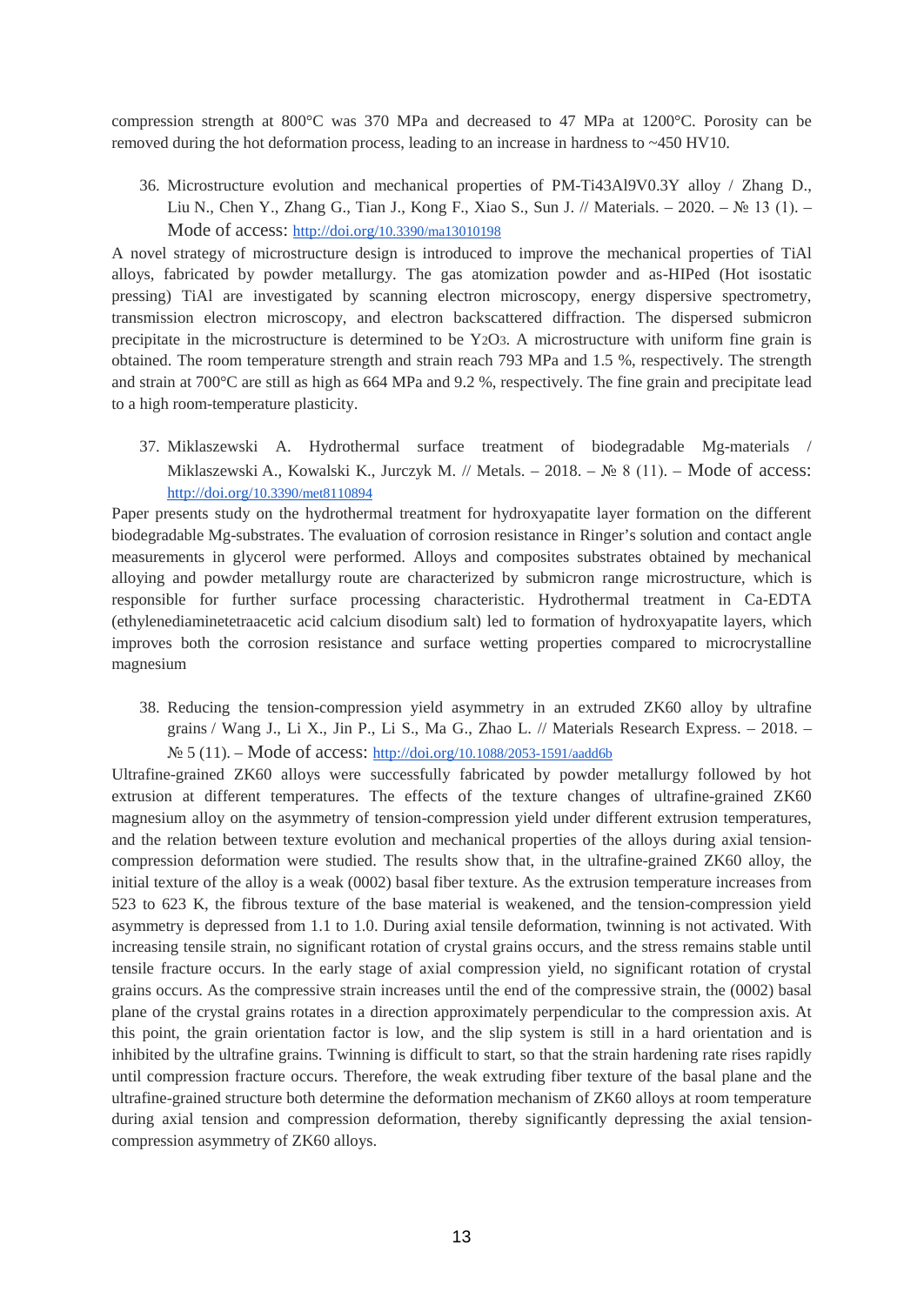39. Rietveld refinement of powder X-ray diffraction, microstructural and mechanical studies of magnesium matrix composites processed by high energy ball milling / Ramkumar T., Selvakumar M., Vasanthsankar R., Sathishkumar A.S., Narayanasamy P., Girija G. // Journal of Magnesium and Alloys. – 2018. –  $\mathbb{N}_2$  6 (4). – P. 390-398. – Mode of access: <http://doi.org/10.1016/j.jma.2018.08.002>

This research reports the processing of magnesium matrix composites reinforced with silicon carbide (SiC) and aluminium oxide (Al2O3) using powder metallurgy technique through high energy milling. Samples of Mg–SiC and Mg–Al2O3 composites subjected to high energy ball milling for different vol % of secondary particles 20, 30 and 40 % of SiC and Al2O3 are studied by X-Ray diffraction technique. The rietveld method as implemented in the Fullprof program is applied in order to determine the quantities of the resulting crystalline phases and amorphous phases at each stage of the mechanical treatment. Microstructural examination is carried out using Scanning Electron Microscope (SEM). In addition, crystal structural analysis using appropriate size and strain models is performed in order to handle the distinctive anistrophy that is observed in convinced crystallographic directions for the magnesium composite. The results are furnished in terms of crystalline domains size enlargement of the magnesium composites phases upon prolonged milling duration and discussed in the light of up to date views and theories on crystal growth of nanocrystaline materials. The hardness of the composite samples is calculated by Vickers's Hardness tester. Further, dry sling wear test and corrosion test are performed for the fabricated composites. Composite with 30 % secondary particles incorporated magnesium composites exhibits better wear and corrosion resistance than the other composites.

40. Role of supersaturated Al-C phases in mechanical properties of Al/fullerene composites / Nam S., Lee S., Roh A., Son H., Kim M., Choi H. // Scientific Reports. – 2021. –  $\mathbb{N}$  11 (1). – Mode of access:<http://doi.org/10.1038/s41598-021-92551-y>

We investigated the reinforcing effect of supersaturated Al-C phases on the mechanical properties of Al/C60 composites produced via powder metallurgy followed by thermal treatment. We controlled the fractions of C60-fullerenes, nano-scale carbides, and Al-C supersaturated phases in the Al/C60 composites by adjusting the heat-treatment temperature and duration. Furthermore, we examined the contribution of each phase on the elastic and plastic behavior of the composites using scanning acoustic microscopy (SAM) and hardness measurements. After heat treatment, a supersaturated Al-C phase and an Al carbide were formed in the Al/C composites by decomposition of individually dispersed  $C_{60}$ . This led to enhancement of the hardness and elastic modulus of the Al/C composites heat-treated at 450 and 500 °C, while these properties were reduced in the 650 °C heat-treated composite. Notably, the 500 °C heat-treated composites showed significantly high hardness and elastic modulus (approximately 250 Hv and 77.8 GPa, respectively) owing to the substantially large contribution of the supersaturated Al-C phases, which was theoretically calculated to be 851 GPa/vol % and 227 GPa/vol %, respectively. This is possibly because the well-dispersed C in the atomic scale changed the elastic bonding characteristics of the metallic bonds between the Al atoms.

41. Senthil Kumar S. A study on tribological behavior of Al-4%Mg incorporated with MoS2 / Senthil Kumar S., Sudhakara Pandian R., Pitchipoo P. // Materials Research Express. – 2020. – № 7 (1). – Mode of access:<http://doi.org/10.1088/2053-1591/ab6a4e>

This investigation studies the dry sliding wear behavior of Al-4Mg matrix composites reinforced with different wt % of molybdenum disulfide (2, 4 & 6 wt %) produced using powder metallurgy route. The processed powders are initially characterized by Scanning Electron Microscopy (SEM) equipped with Energy Dispersive X-ray Spectroscopy (EDS). To authenticate the decisive distribution of the reinforcement particles with the matrix material, SEM analysis has been employed. The wear test is conducted on a pin-on-disc machine based on L27 orthogonal array with three control factors (three level) sliding velocity  $(0.5, 2.0, 3.5 \text{ m s-1})$ , applied load  $(5, 15, 25 \text{ N})$  and sliding distance  $(500, 750, 1000 \text{ m})$  to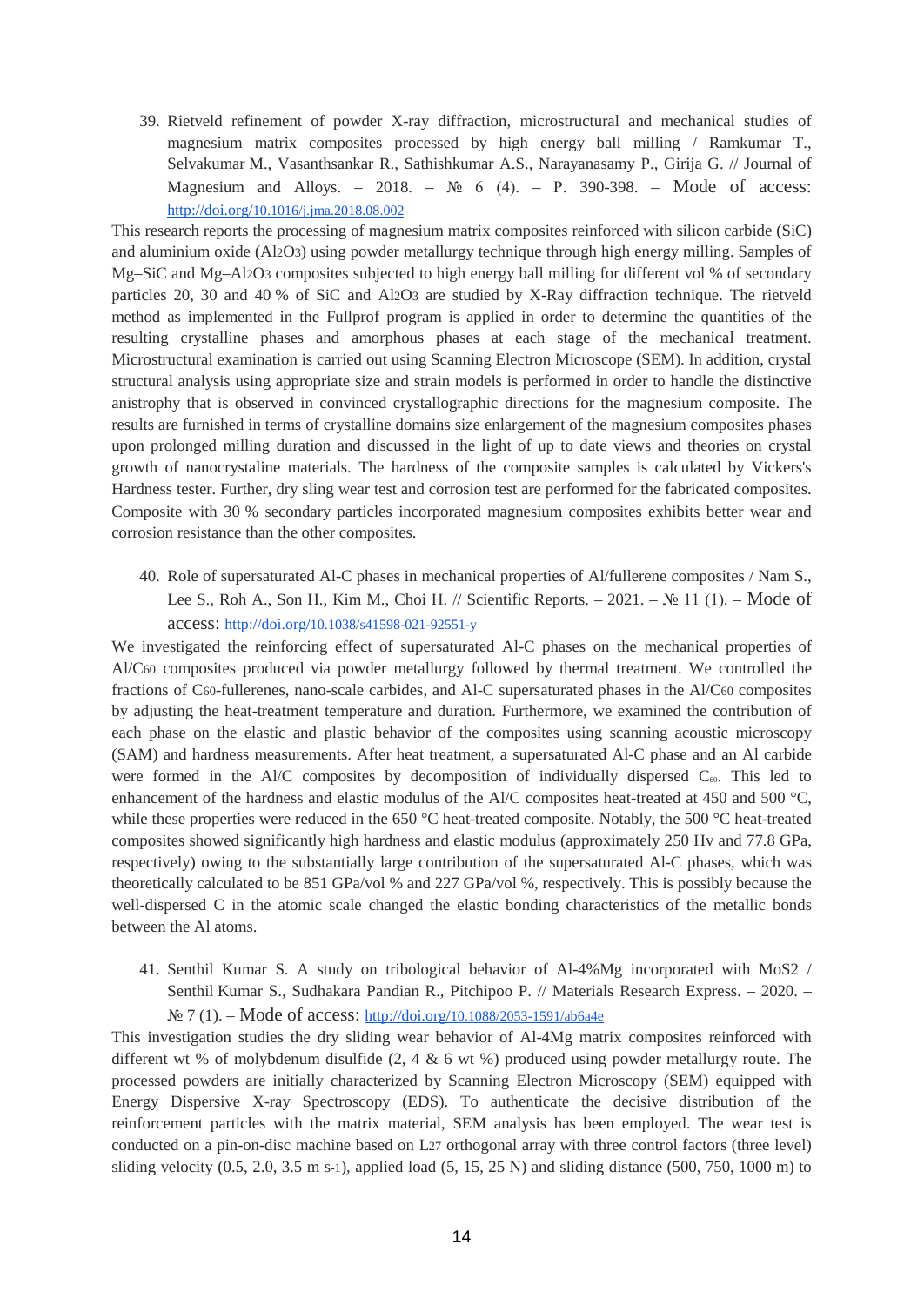inspect the responses namely wear loss and coefficient of friction. Moreover, the worn surface and wear debris analysis of the composite pin surface have been examined through SEM to identify the wear mechanism. It has been identified that the development of lubricant layer is diminished by increasing the wt % of MoS2 particulates and the wear loss is diminished. Likewise, diminutive debris have attained in the worn surface of Al-Mg-6 wt % MoS2 composite material, since effectual solid lubricant properties have been exposed. Higher plastic deformation is attained at amplified load and it affects the pin surface and thus, Coefficient of Friction (COF) is augmented.

42. Silicon carbide nanocomposites reinforced with disordered graphitic carbon formed in situ through oxidation of Ti3C2 MXene during sintering / Petrus M., Woźniak J., Cygan T., Lachowski A., Rozmysłowska-Wojciechowska A., Wojciechowski T., Ziemkowska W., Chlubny L., Jastrzębska A., Adamczyk-Cieślak B., Olszyna A. // Archives of Civil and Mechanical Engineering. – 2021. – № 21 (3). – Mode of access: [http://doi.org/10.1007/s43452-021-](http://doi.org/10.1007/s43452-021-00236-0) 00236-0

This article describes the manufacturing of silicon carbide composites with the addition of quasi-twodimensional titanium carbide Ti3C2, known as MXene. The composites were obtained by the powder metallurgy technique, consolidated with the use of the Spark Plasma Sintering method at 1900 °C and dwelled for 30 min. The influence of the Ti3C2MXene addition on the microstructure and mechanical properties of the composites was investigated. The structure of the MXene phase after the sintering process was also analyzed. The results showed a significant increase (almost 50 %) of fracture toughness for composites with the addition of 0.2 wt % Ti3C2MXene. In turn, the highest hardness, 23.2 GPa, was noted for the composite with the addition of the 1.5 wt % Ti3C2 MXene phase. This was an increase of over 10 % in comparison to the reference sample. The analysis of chemical composition and observations using a transmission electron microscope showed that the Ti3C2 MXene phase oxidizes during sintering, resulting in the formation of crystalline, highly defected, disordered graphite structures. The presence of these structures in the microstructure, similarly to graphene, significantly affects the hardness and fracture toughness of silicon carbide.

43. Sintering of bimodal micrometre/nanometre iron powder compacts - A master sintering curve approach / Manchili S.K., Wendel J., Hryha E., Nyborg L. // Powder Technology. – 2021. – № 391. – Р. 557-568. – Mode of access:<http://doi.org/10.1016/j.powtec.2021.06.052>

Though press and sinter powder metallurgy (PM) steel offers cost-effective solutions for structural applications, there is a constant drive for improvement in their density. Addition of nanopowder to the conventional micrometre-sized metal powder is explored to improve the sinter density. In this study, the effect of nanopowder addition in varying amounts has been studied. Carbonyl iron powder  $\ll$   $\leq$   $\mu$ m) and water atomized iron powder  $\ll 45 \mu m$ ) were used as the base powder to which varying amounts of iron nanopowder (<100 nm) was added. Dilatometric sintering studies under pure hydrogen atmosphere were carried out to analyze the densification behavior. The results revealed that the bimodal powder mixture containing 25 % nanopowder exhibited the highest green density for both carbonyl and ASC 300 compacts. Master sinter curve for compacts was developed based on the dilatometer data. The apparent activation energy for sintering decreased with an increase in nanopowder content. This is reflected in the values of work of sintering.

44. Size-dependent structural properties of a high-NbTiAl alloy powder / Liu B., Wang M., Du Y.,

Li J. // Materials. – 2020. – № 13 (1). – Mode of access:<http://doi.org/10.3390/ma13010161> TiAl-based alloys are promising light weight structural materials for high temperature applications in the field of aerospace. Recently, fabrication technologies starting from powders including powder metallurgy and additive manufacturing have been developed to overcome the difficulties in the processing, machining and shaping of TiAl-based alloys. Spherical alloy powders with different particle size distributions are usually used in these fabrication techniques. The purpose of this study is to reveal the size-dependent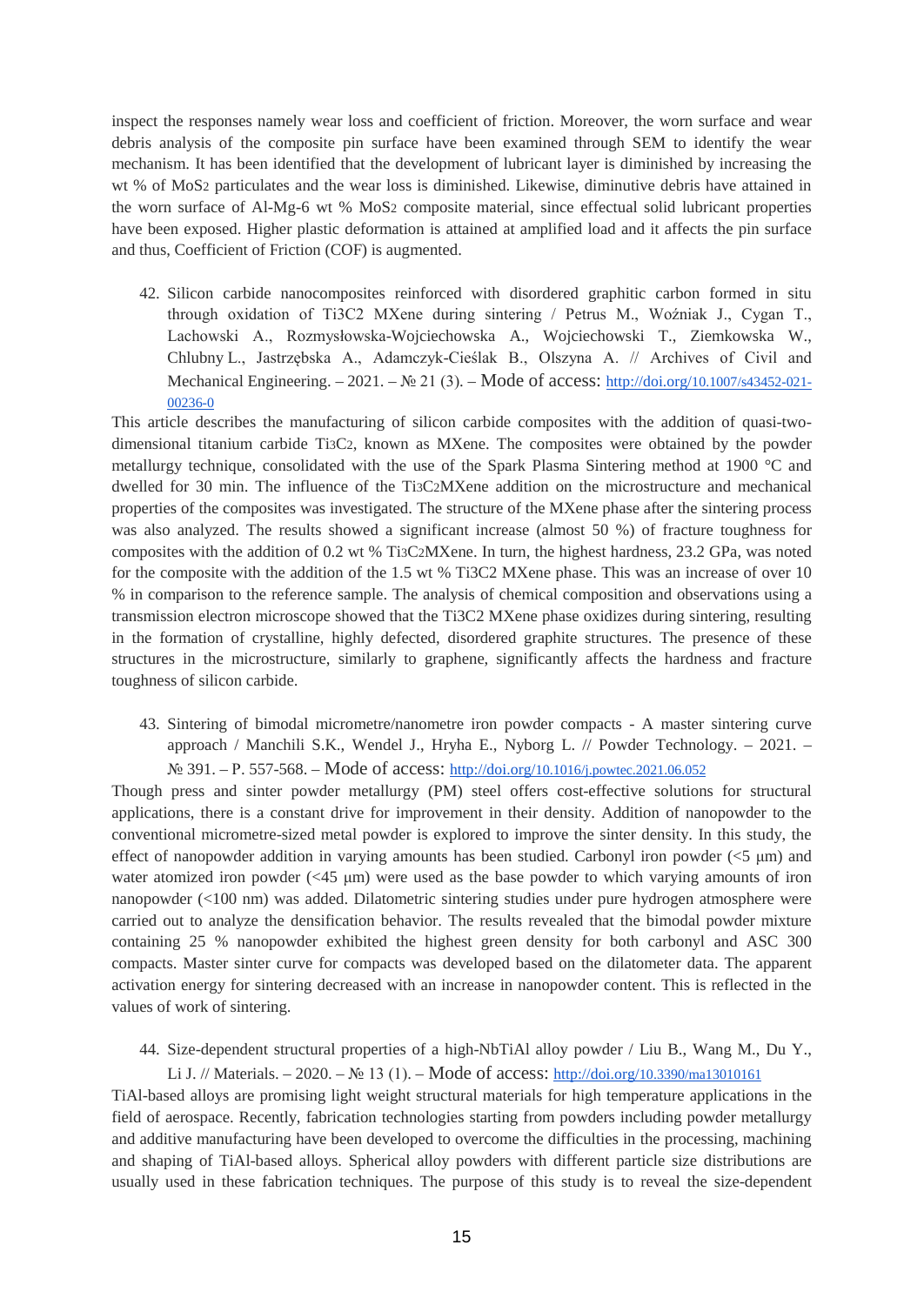structural properties of a high-NbTiAl powder for these fabrication technologies starting from powders. A high-NbTiAl pre-alloyed powder with nominal composition of Ti-48Al-2Cr-8Nb (at. %) was prepared by the electrode induction melting gas atomization (EIGA) method. The phase structure and morphology of the as-atomized powders were characterized by X-ray diffraction (XRD) and scanning electron microscopy (SEM). The size-dependent structural changes of the as-atomized powders with different sizes were studied by differential scanning calorimetry (DSC) and in situ high temperature XRD. It was found that with decreasing the powder size, the content of the  $\gamma$ -TiAl phase decreases and the  $\alpha$ 2-Ti3Al phase increases. The α2-Ti3Al to γ-TiAl phase transformation was found in the temperature range of 600-770 °C. Based on the present work, the structural characteristics of TiAl powders are strongly dependent on their particle size, which should be considered in optimizing the process parameters of TiAl alloys fabricated from powders.

45. Strength-conductivity synergy in cold-drawn reduced graphene oxide (RGO)-aluminum composite wires for electrical applications / Vogel T., Liu Y., Guo Q., Zhang D. // Materials and Design. – 2021. – № 209. – Mode of access:<http://doi.org/10.1016/j.matdes.2021.109951>

We present a breakthrough of the strength-conductivity trade-off in cold wire drawn reduced graphene oxide (RGO)-aluminum (Al) composite. The composite was fabricated by a full glovebox powder metallurgy process, followed by hot rolling and wire drawing down to 0.5 mm wire diameter. Compared to the unreinforced Al fabricated by the same methodology, the incorporation of RGO in the 0.5 mm wire sample gave rise to approximately 20.7 % improvement in mechanical strength, with only  $\sim$  3.6 % sacrifice in electrical conductivity. Furthermore, the 331.6  $\pm$  6.8 MPa compressive strength and ~54.1 % International Annealed Copper Standard (IACS) of the 0.5 mm wire RGO-Al composite exhibited a strength-conductivity combination comparable or even superior to conventional Al alloy conductors that go through complex thermal-mechanical treatments. Such a property synergy was interpreted by the ultrafine Al grain structure and the elongated grain morphology rendered by the deformation processing steps, and an Orowan-typed strengthening mechanism owing to the homogenously dispersed natural amorphous alumina and RGO nanosheets in the composite.

46. Structural characterization of semi-heusler/light metal composites prepared by spark plasma sintering / Kopeček J., Bartha K., Mušálek R., Pala Z., Chráska T., Beran P., Ryukhtin V., Strunz P., Nováková J., Stráský J., Novák P., Heczko O., Landa M., Seiner H., Janeček M. // Scientific Reports. – 2018. – № 8 (1). – Mode of access:<http://doi.org/10.1038/s41598-018-29479-3>

A composite of powders of semi-Heusler ferromagnetic shape memory and pure titanium was successfully prepared by spark plasma sintering at the temperature of 950 °C. Sintering resulted in the formation of small precipitates and intermetallic phases at the heterogeneous interfaces. Various complementary experimental methods were used to fully characterize the microstructure. Imaging methods including transmission and scanning electron microscopy with energy dispersive X-ray spectroscopy revealed a position and chemical composition of individual intermetallic phases and precipitates. The crystalline structure of the phases was examined by a joint refinement of X-ray and neutron diffraction patterns. It was found that Co38Ni33Al29 decomposes into the B2-(Co,Ni)Al matrix and A1-(Co,Ni,Al) particles during sintering, while Al, Co and Ni diffuse into Ti forming an eutectic two phase structure with C9-Ti2(Co,Ni) precipitates. Complicated interface intermetallic structure containing C9-Ti2(Co,Ni), B2-(Co,Ni)Ti and L21-(Co,Ni)(Al,Ti) was completely revealed. In addition, C9-Ti2(Co,Ni) and A1-(Co,Ni,Al) precipitates were investigated by an advanced method of small angle neutron scattering. This study proves that powder metallurgy followed by spark plasma sintering is an appropriate technique to prepare bulk composites from very dissimilar materials.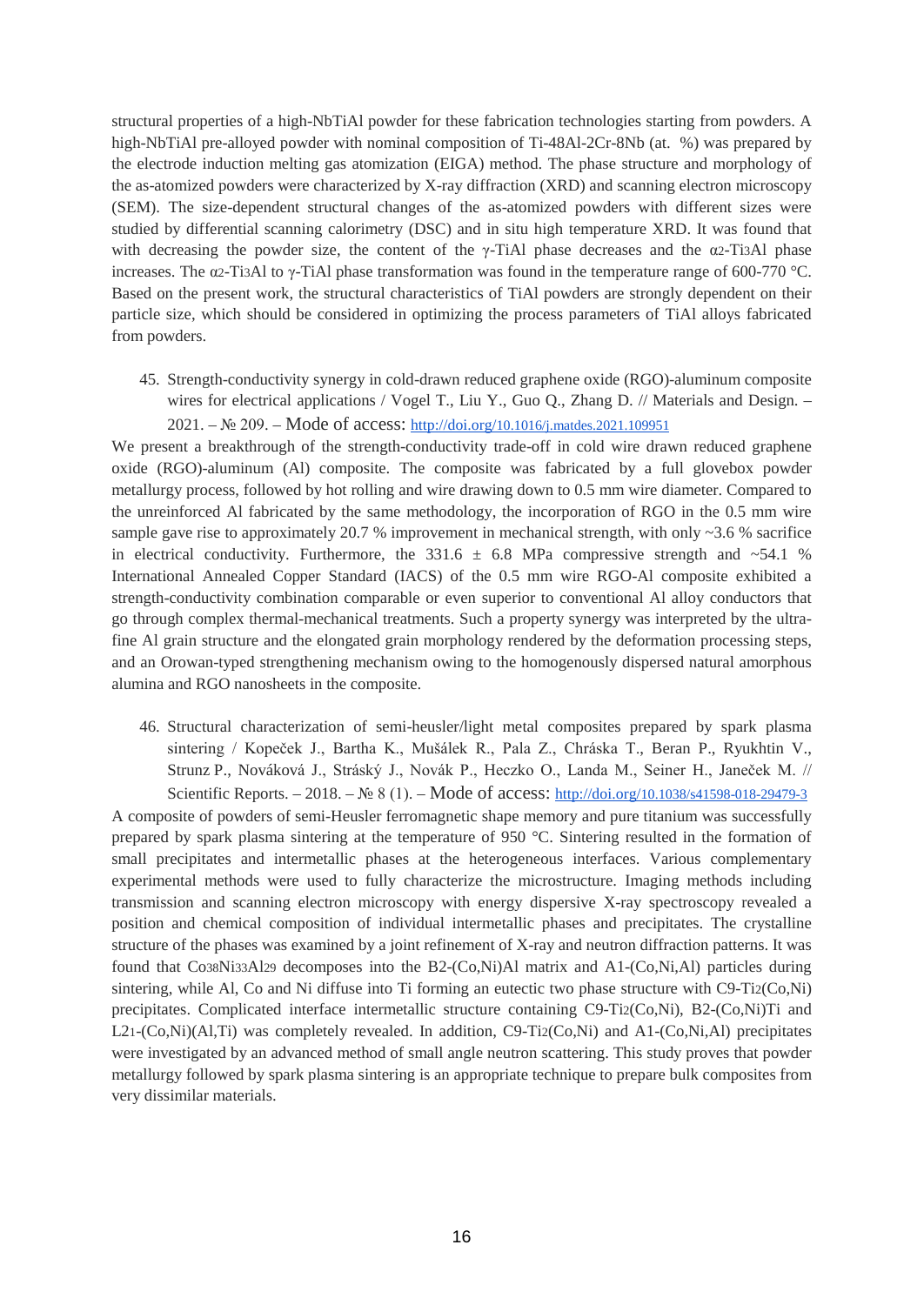47. Study on formability and strain hardening index: Influence of particle size of boron carbide (B4C) in magnesium matrix composites fabricated by powder metallurgy technique / Rajkumar P.R., Kailasanathan C., Senthilkumar A., Selvakumar N., Johnrajan A. // Materials Research Express. – 2020. – № 7 (1). – Mode of access:<http://doi.org/10.1088/2053-1591/ab6c0b>

In the present investigation, Magnesium composites have been fabricated with boron carbide (B4C) as reinforcement by powder metallurgicaltechnique. Two different particle sizes-micro and nano B4C particles with weight percentage of 0 %, 5 % and 10 % has been studied. The green compacts were prepared by cold pressing and then sintering the specimens before being subjected to cold upsetting under triaxial stress state condition in order to study the phenomenon of workability and instantaneous strain hardening index. Powder characterizations are discussed using X-ray Diffraction peaks, Scanning Electron Microscope images and Energy Dispersive Spectrum analysis. Cold upsetting has been preferred to investigate the performance of the composites. The values of formability stress index factor ( $\beta_{\sigma}$ ), various stress ratio (σθ/σeff, σm/σeffandσz/σm) parameters and instantaneous strain hardening index (n i) are observed for increase in % of B4C particles and its sizes. The experimental results were analyzed pertaining to relative density. The results reveal that Mg-10 % nano B4C composite has higher relative density, formability stress index factor and hence high workability than the other composites. The addition of B4C particles as reinforcement affects the strain hardening index due to geometric and work hardening of the composites.

48. Study on strengthening effects of Zr-Ti-Nb-O alloys via high throughput powder metallurgy and data-driven machine learning / Si S., Fan B., Liu X., Zhou T., He C., Song D., Liu J. // Materials and Design. – 2021. – № 206. – Mode of access:<http://doi.org/10.1016/j.matdes.2021.109777>

Multi-principal elements alloys (MPEAs) have been attracted extensive attention in industry due to their extraordinary properties. However, owning to their large degree of freedom in composition design, finding the principal influence factors of the material properties and further coordinating a desirable combination of conflicting properties is always a challenge. In this respect, we have developed a strategy on studying the MPEAs for its composition design in a certain mechanical property by high throughput preparation of powder metallurgy and by machine learning. We chose Zr-Ti-Nb-O alloys as target materials. To unveil key features that mainly influence the mechanical properties, models selection, features screening, and further features importance ordering were performed. The results indicate that the strength and plasticity are dominated by Λ parameter, difference of atomic radius, difference of shear modulus, etc. The prediction error for the strength and plasticity can reach to below 10 % and 16 %, respectively. According to analysis of the key features, a strength model is modified and used for evaluating the contributions of solid solution strengthening among principle and trace elements. The strategy proposed here will be applicable on element selections for a large variety of material property modulations in the MPEAs prepared by powder metallurgy.

49. Synthesis and characterization of an open-pore toxic-element-free Ti-based bulk metallic glass foam for bio-implant application / Liao Y.C., Song S.M., Li T.H., Li J.B., Tsai P.H., Jang J.S.C., Huang C.H., Huang J.C., Huang Y.S., Lin C.H., Lin Y.S., Chen C.H. // Journal of Materials Research and Technology. – 2020. – № 9 (3). – Р. 4518-4526. – Mode of access: <http://doi.org/10.1016/j.jmrt.2020.02.079>

A series of porous toxic-element-free Ti42Zr40Si15Ta3 bulk metallic glass with 13-54 vol. % porosity are produced via powder metallurgy by the space holder method. The amorphous nature, foam morphology, mechanical properties, electrochemical response in simulation body fluid and in-vivo biocompatibility responses are systematically investigated. Results show that these open-cell Ti-based bulk metallic glass foams (BMGFs) exhibit yield strength from 140 to 730 MPa and Young's moduli from 8 to 53 GPa, matching very well with the mechanical properties of human bone and the estimated data by theoretical models. Compared to the bulk metallic glass (BMG) of the same composition, the high exposed surface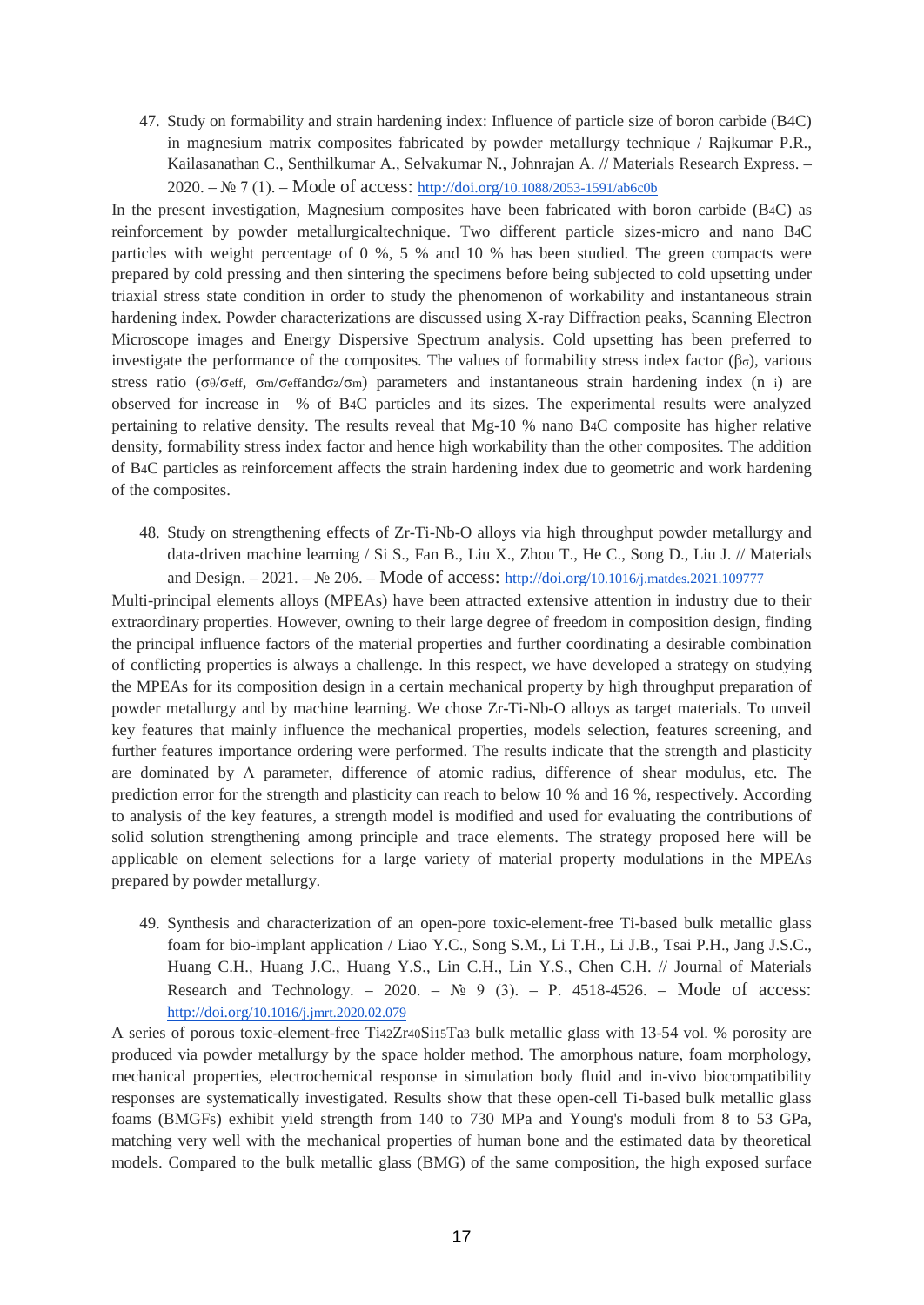area of the produced Ti-based BMGFs exhibited higher current in the cyclic voltammetry (CV) and potential state tests. However, no specific peak corresponding to the oxidation or reduction response of the composition elements is found in the electrochemical test. Moreover, the six-month in-vivo tests in New Zealand white rabbits shows that the good osteo-integration between the newly growth bone and the implanted Ti-based BMGFs, making them promising new candidates for bio-implant applications in avoiding stress shielding or bio-unfriendly symptoms.

50. Synthesis and characterisation of floatable magnesium alloy syntactic foams with hybridised cell morphology / Akinwekomi A.D., Tang C.-Y., Tsui G.C.-P., Law W.-C., Chen L., Yang X.-S., Hamdi M. // Materials and Design. – 2018. –  $\mathbb{N}$  160. – P. 591-600. – Mode of access: <http://doi.org/10.1016/j.matdes.2018.10.004>

Powder metallurgy and rapid microwave (MW) sintering techniques were successfully applied to engineer a hybrid cell structure into magnesium alloy AZ61 syntactic foams. The hybrid cell structure, comprising open- and closed-cells, originated from leached carbamide granules and hollow microspheres of fly ash (HS), respectively. External MW susceptors accelerated the sintering process and greatly mitigated the formation of undesirable interfacial reactions. The cell hybridisation technique facilitated control over the density and strength of the syntactic foams. Accordingly, floatable syntactic foams with a density of about 0.79 g/cm3 and compressive strength of 16 MPa were synthesised without recourse to any surface modification or chemically-induced superhydrophobicity. The processing techniques were capable of mitigating damage to the HS microspheres as confirmed by microstructural examinations. Furthermore, potential applications of the floatable syntactic foam sample, as a microboat and chemical release agent, were demonstrated by using ethanol as a propellant. AZ61 syntactic foams synthesised in this study exhibited low density and adequate strength, suggesting their applicability as alternative materials to polymer composite foams.

51. Synthesis of a bulk nanostructured metastable Al alloy with extreme supersaturation of Mg / Han J.-K., Liss K.-D., Langdon T.G., Kawasaki M. // Scientific Reports. – 2019. – № 9 (1). – Mode of access:<http://doi.org/10.1038/s41598-019-53614-3>

Nanostructuring of bulk metals is now well documented with the development of severe plastic deformation (SPD) for improving the physical and mechanical properties of engineering materials. Processing by high-pressure torsion (HPT), which was developed initially as a grain refinement technique, was extended recently to the mechanical bonding of dissimilar metals during nanostrcturing which generally involves significant microstructural heterogeneity. Here we introduce, for the first time, a bulk metastable Al-Mg supersaturated solid solution by the diffusion bonding of separate Al and Mg metal solids at room temperature using HPT. Exceptional hardness was achieved homogeneously throughout the metastable alloy with a record maximum supersaturated Mg content of  $\sim$ 38.5 at. % in the Al matrix having a grain size of ~35–40 nm. Our results demonstrate the synthesis of a bulk nanocrystalline metastable alloy with good microstructural stability at room temperature where such bulk solids are not yet reported for mechanical alloying by powder metallurgy.

52. Synthesis of spherical V-Nb-Mo-Ta-W high-entropy alloy powder using hydrogen embrittlement and spheroidization by thermal plasma / Lee W.-H., Park K.B., Yi K.-W., Lee S.Y., Park K., Lee T.W., Na T.-W., Park H.-K. // Metals. – 2019. –  $\mathbb{N}^2$  9 (12). – Mode of access: <http://doi.org/10.3390/met9121296>

V-Nb-Mo-Ta-W high-entropy alloy (HEA), one of the refractory HEAs, is considered as a next-generation structural material for ultra-high temperature uses. Refractory HEAs have low castability and machinability due to their high melting temperature and low thermal conductivity. Thus, powder metallurgy becomes a promising method for fabricating components with refractory HEAs. Therefore, in this study, we fabricated spherical V-Nb-Mo-Ta-W HEA powder using hydrogen embrittlement and spheroidization by thermal plasma. The HEA ingot was prepared by vacuum arc melting and revealed to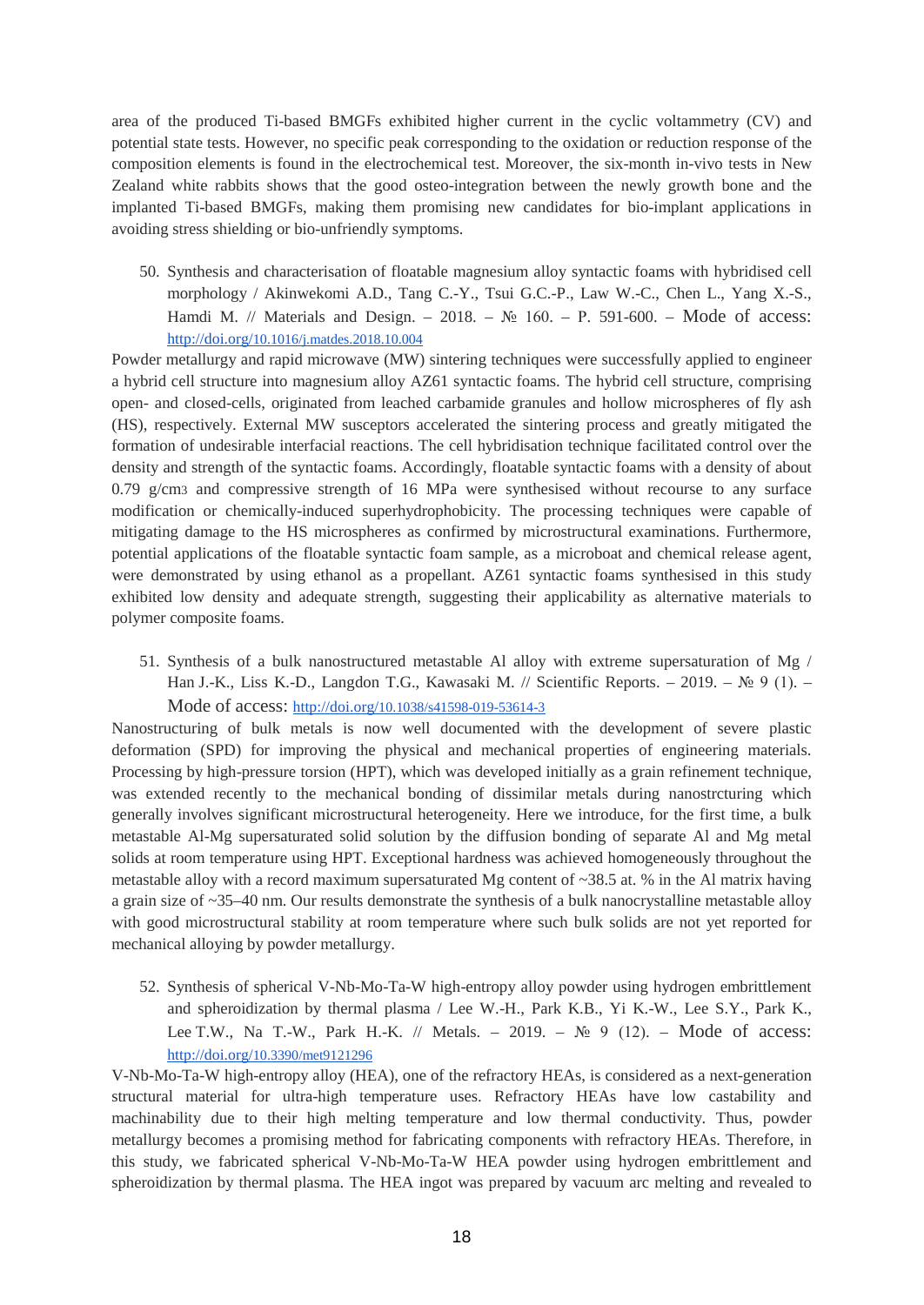have a single body-centered cubic phase. Hydrogen embrittlement which could be achieved by annealing in a hydrogen atmosphere was introduced to get the ingot pulverized easily to a fine powder having an angular shape. Then, the powder was annealed in a vacuum atmosphere to eliminate the hydrogen from the hydrogenated HEA, resulting in a decrease in the hydrogen concentration from 0.1033 wt % to 0.0003 wt %. The angular shape of the HEA powder was turned into a spherical one by inductively-coupled thermal plasma, allowing to fabricate spherical V-Nb-Mo-Ta-W HEA powder with a d50 value of 28.0 μm.

53. The corrosion rate of B 4 C particles reinforced with Al-Si alloyprepared by powder metallurgy in acidic solution using RSM / Abraham Subaraj M., Bensam Raj J., Christopher EzhilSingh S., Sankar C. // International Journal of Mechanical and Production Engineering Research and Development. – 2018. –  $N_2$  9 (1). – P. 31-40. – Mode of access: <http://doi.org/10.24247/ijmperdfeb20194>

This present study is to progress the arithmetical model that might be utilized to determine the corrosion rate (CR) of Al–12Si-x B 4 C ( $x = 0, 4$ , and 8 wt. % of B 4 C) composites have faith in densification of the powder metallurgy throughout compaction and sintering. The acidic solutions used for corrosion is 1 N HCl, 1 N H 2 SO 4 and 1 N HNO 3 for varying plummeting time (i.e., 72, 144, and 216h) correspondingly. The hardness of the composites will rise because of the increased wt. % of B 4 C. The result indicates that with the enhancement of nanoB4C particles into the matrix decrease the corrosion rate respectively. The corrosion behaviour of composites was studied by SEM and corrosion rate method. As input parameters such as reinforcement, acid and time were designed by RSM design and the response parameter was corrosion rate was obtained experimentally by the corrosion rate method. The L17 orthogonal array was selected for investigating the response surface methodology (RSM) design using three factors with one replicate. RSM design was investigated for the evaluation of interactions between response parameter and input parameters. Analysis of variance was utilized to explore the influencing input factors on corrosion rate (CR). The corrosion rate specifies varying results depending on the input values of the response parameters. The outcomes revealed that all the parameters had significant effects on the corrosion rate at 95 % confidence level.

54. The Effect of Cooling Rate on High-Temperature Precipitation in a Powder-Metallurgy, Gamma/Gamma-Prime Nickel-Base Superalloy / Semiatin S.L., Mahaffey D.W., Levkulich N.C., Senkov O.N., Tiley J.S. // Metallurgical and Materials Transactions A: Physical Metallurgy and Materials Science. – 2018. – № 49 (12). – Р. 6265-6276. – Mode of access: <http://doi.org/10.1007/s11661-018-4896-5>

The effect of cooling rate in the range of 10 K/s to 250 K/s (10  $\degree$ C/s to 250  $\degree$ C/s) on the precipitation of secondary gamma prime following supersolvus solution treatment of the powder-metallurgy superalloy LSHR was determined via a suite of critical experiments, analytical and FEM analysis of local temperature transients in test samples, and fast-acting numerical simulations based on classical (homogeneous) nucleation and growth. Using high-resolution scanning-electron microscopy, average 2D precipitate diameters were found to range from approximately 10 to 100 nm in various regions of small cubes that had been water quenched, oil quenched, or air cooled. After applying a stereological correction to estimate the equivalent 3D diameters, the precipitate sizes were plotted as a function of cooling rate deduced from analytical/numerical heat-transfer simulations that had been validated using selected thermocouple measurements. This plot revealed an approximately linear dependence of size on the inverse square root of the cooling rate within the temperature range for which nucleation was initiated and essentially completed. However, the present size-dependence on cooling rate was approximately 60 pct higher than that based on an extrapolation of the trend deduced from previous measurements for slower cooling rates and precipitation simulations over the entire cooling-rate range. Several sources of this difference, including the effect of small local plastic straining on nucleation, were hypothesized. The effect of stored work on precipitation was also underscored in a comparison of laboratory observations and the size of precipitates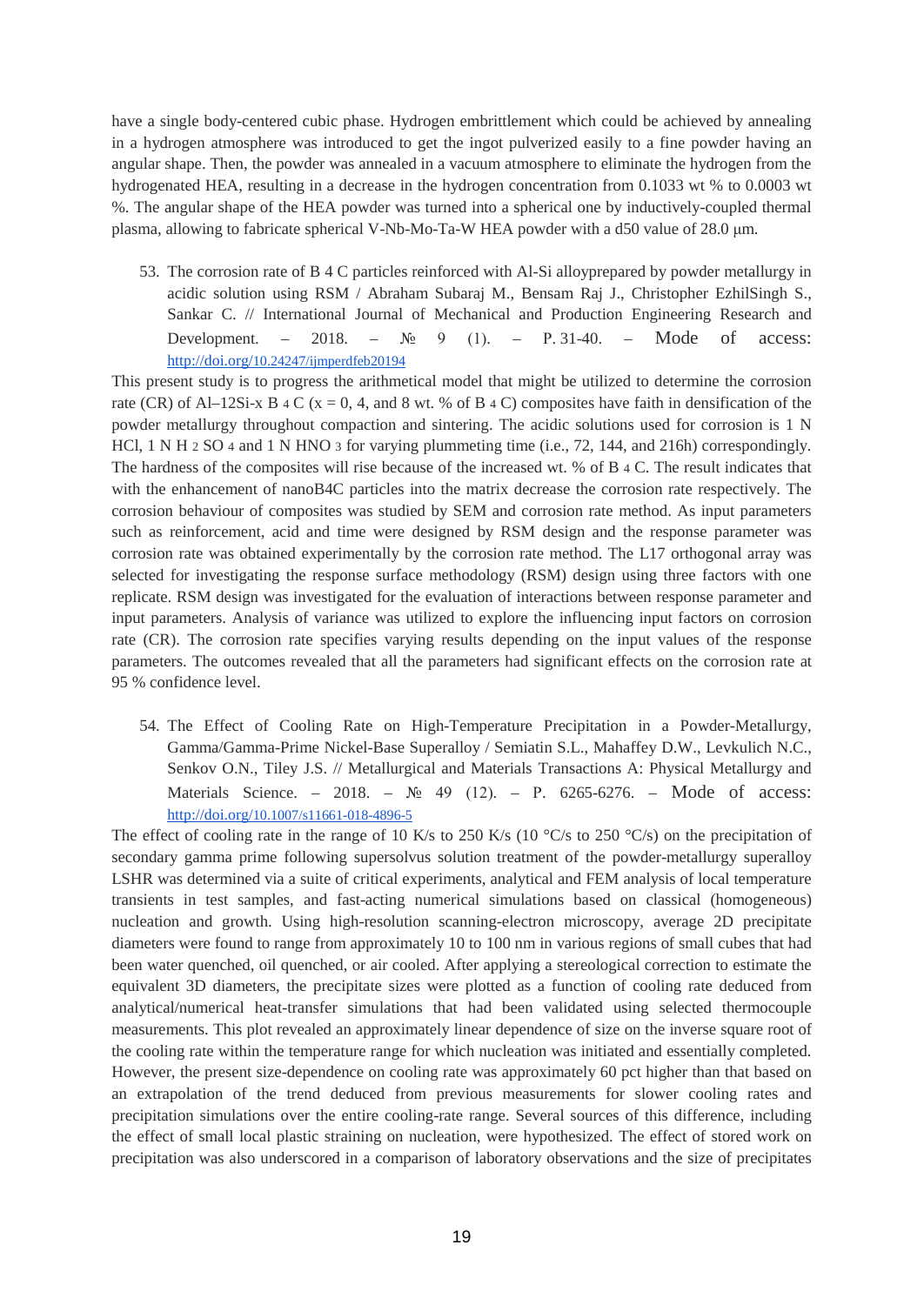developed near the joint in inertia-friction-welded LSHR samples whose cooling rate after local supersolvus exposure had been of the order of 150 K/s (150  $\degree$ C/s).

55. The effect of powder size on the mechanical and corrosion properties and the ignition temperature of WE43 alloy prepared by spark plasma sintering / Dvorský D., Kubásek J., Roudnická M., Průša F., Nečas D., Minárik P., Stráská J., Vojtěch D. // Journal of Magnesium and Alloys. – 2021. – № 9 (4). – P. 1349-1362. – Mode of access:<http://doi.org/10.1016/j.jma.2020.12.012>

Powder metallurgy is a powerful method for the preparation of materials with superior properties. This work aimed to investigate the effect of powder size on the microstructure, mechanical, and corrosion properties of advanced WE43 (Mg-4Y-3REE-Zr) alloy prepared by spark plasma sintering (SPS). At the same time, the effect of HF pre-treatment of the powder on the properties of final compacted products is studied. Smaller powder particles yielded microstructure with more interfaces formed by Y2O3, or MgF2 and YF3. These interfaces work as barriers against corrosion, which greatly improves corrosion resistance. The suggested pre-treatment of powder in HF further reduced the corrosion rate of the compacted materials. On the contrary, fragile interfaces of YF3 decreased mechanical properties as the crack primarily propagates through these interfaces. The original powder containing the mixture of all powder fractions exerted the best combination of mechanical properties. Powder size has also shown to affect ignition temperature. The highest ignition temperature was measured for the finest powder fraction.

56. The effect of processing route on properties of HfNbTaTiZr high entropy alloy / Málek J., Zýka J., Lukáč F., Vilémová M., Vlasák T., Čížek J., Melikhova O., Macháčková A., Kim, H.-S. // Materials. – 2019. – № 12 (23). – Mode of access:<http://doi.org/10.3390/ma12234022>

High entropy alloys (HEA) have been one of the most attractive groups of materials for researchers in the last several years. Since HEAs are potential candidates for many (e.g., refractory, cryogenic, medical) applications, their properties are studied intensively. The most frequent method of HEA synthesis is arc or induction melting. Powder metallurgy is a perspective technique of alloy synthesis and therefore in this work the possibilities of synthesis of HfNbTaTiZr HEA from powders were studied. Blended elemental powders were sintered, hot isostatically pressed, and subsequently swaged using a special technique of swaging where the sample is enveloped by a titanium alloy. This method does not result in a full density alloy due to cracking during swaging. Spark plasma sintering (SPS) of mechanically alloyed powders resulted in a fully dense but brittle specimen. The most promising result was obtained by SPS treatment of gas atomized powder with low oxygen content. The microstructure of HfNbTaTiZr specimen prepared this way can be refined by high pressure torsion deformation resulting in a high hardness of 410 HV10 and very fine microstructure with grain size well below 500 nm.

57. Tribological behavior of copper-graphite composites reinforced with Cu-coated or uncoated SiO2 particles / Zou H., Ran X., Zhu W., Wang Y., Zhan S., Hao Z. // Materials. – 2018. – № 11 (12). – Mode of access:<http://doi.org/10.3390/ma11122414>

Copper-graphite composites reinforced with SiO2 particles were fabricated by powder metallurgy technique. Electroless copper plating was introduced to improve the interfacial bonding between SiO2 particles and copper matrix. The microstructure, density, and hardness of the composites were characterized. The tribological properties, such as friction coefficient and wear rate of the composites, were studied using a pin-on-ring tribometer. The results show that the hard SiO2 can restrict the severe plastic deformation and adhesion contact in the process of wear. At the same time, parts of SiO2 particles can be broken into fine particles during wear process, which is helpful for decreasing adhesion wear and abrasive wear. Therefore, the addition of SiO2 leads to increasing friction stability and friction coefficient, and decreasing wear rate. In addition, the electroless copper plating improves the interfacial bonding between SiO2 and copper matrix, which prevents separation of SiO2 from copper matrix and further increase tribological properties of the composites.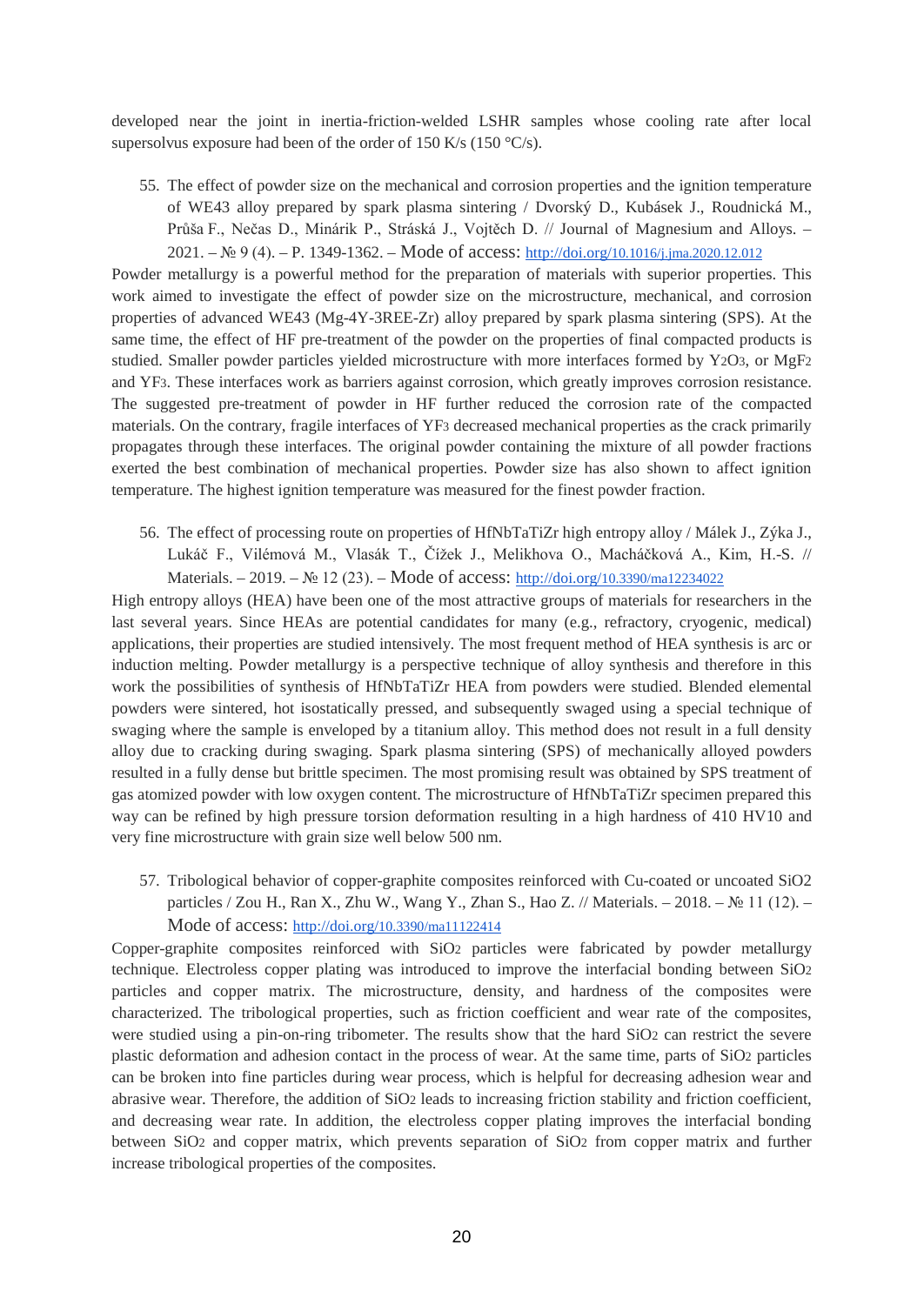58. Vaziri H.S. Synthesis of WS2/CNT hybrid nanoparticles for fabrication of hybrid aluminum matrix nanocomposite / Vaziri H.S., Shokuhfar A., Afghahi S.S.S. // Materials Research Express. – 2020. – № 7 (2). – Mode of access:<http://doi.org/10.1088/2053-1591/ab70e1>

In this study, a simple, safe and cost-effective method was developed for fabricating the tungsten disulfide/carbon nanotube (WS2/CNT) hybrid nanoparticles via chemical vapor deposition (CVD) process. Hybrid nanoparticles used for reinforcing the aluminum matrix. The hybrid nanocomposites were prepared by powder metallurgy processing and consolidated by the Hot-Pressing process. The chemical composition and morphology of the WS2/CNT hybrid particles were studied by x-ray diffraction (XRD), filed emission scanning electron microscopy (FESEM), Raman spectra, Fourier-transform infrared spectroscopy (FTIR) and thermo gravimetric analysis (TGA). The results proved that the uniform, pure and tubular WS2/ CNT hybrid nanoparticles were produced and WS2 nanoparticles were decorated the CNT surface successfully. Optical microscopy (OM) and FESEM used for characterization of the microstructure of hybrid nanocomposite, indicate a good distribution of hybrid nanoparticles in the aluminum matrix. Maximum values of relative density, hardness and compressive strength were measured for sample with WS2/CNT ratio of 1:1. A relative density of more than 99.5 % was obtained for this sample. Hardness and compressive strength were improved by 43 % and 60 % compared with pure aluminum respectively.

59. Vibratory powder feeding for powder bed additive manufacturing using water and gas atomized metal powders / Sinclair C.W., Edinger R., Sparling W., Molavi-Kakhki A., Labrecque C. // Materials. – 2021. – № 14 (13). – Modeofaccess:<http://doi.org/10.3390/ma14133548>

Commercial powder bed fusion additive manufacturing systems use re-coaters for the layer-by-layer distribution of powder. Despite the known limitations of re-coaters, there has been relatively little work presented on the possible benefits of alternative powder delivery systems. Here, we reveal a feeding technology that uses vibration to control flow for powder bed additive manufacturing. The capabilities of this approach are illustrated experimentally using two very different powders; a 'conventional' gas atomized Ti-6Al-4V powder designed for electron beam additive manufacturing and a water atomized Fe-4 wt. % Ni alloy used in powder metallurgy. Single layer melt trials are shown for the water atomized powder to illustrate the fidelity of the melt tracks in this material. Discrete element modelling is next used to reveal the mechanisms that underpin the observed dependence of feed rate on feeder process parameters and to investigate the potential strengths and limitations of this feeding methodology.

60. Young's Modulus Enhancement and Measurement in CNT/Al Nanocomposites / Yu Z.-Y., Tan Z.-Q., Fan G.-L., Lin R.-B., Xiong D.-B., Guo Q., Su Y.-S., Li Z.-Q., Zhang D. // Acta Metallurgica Sinica (English Letters). – 2018. –  $\mathbb{N}$  31 (11). – P. 1121-1129. – Mode of access: <http://doi.org/10.1007/s40195-018-0730-8>

Young's modulus is a critical parameter for designing lightweight structure, but Al and its alloys only demonstrate a limited value of 70–72 GPa. The introduction of carbon nanotubes (CNTs) is an effective way to make Al and its alloys stiffer. However, little research attention has been paid to Young's modulus of CNT/Al nanocomposites attributed to the uncertain measurement and unconvincing stiffening effect of CNTs. In this work, improved Young's modulus of  $82.4 \pm 0.4$  GPa has been achieved in 1.5 wt % CNT/Al nanocomposite fabricated by flake powder metallurgy, which was determined by resonance test and 13.5 % higher than 72.6  $\pm$  0.64 GPa of Al matrix. A comparative study and statistical analysis further revealed that Young's modulus determined by tensile test was relatively imprecise  $(83.1 \pm 4.0 \text{ GPa})$  due to the low-stress microplasticity or interface decohesion during tensile deformation of CNT/Al nanocomposite, while the value (98–100 GPa) was highly overestimated by nanoindentation due to the "pile-up" effect. This work shows an in-depth discussion on studying Young's modulus of CNT/Al nanocomposites.